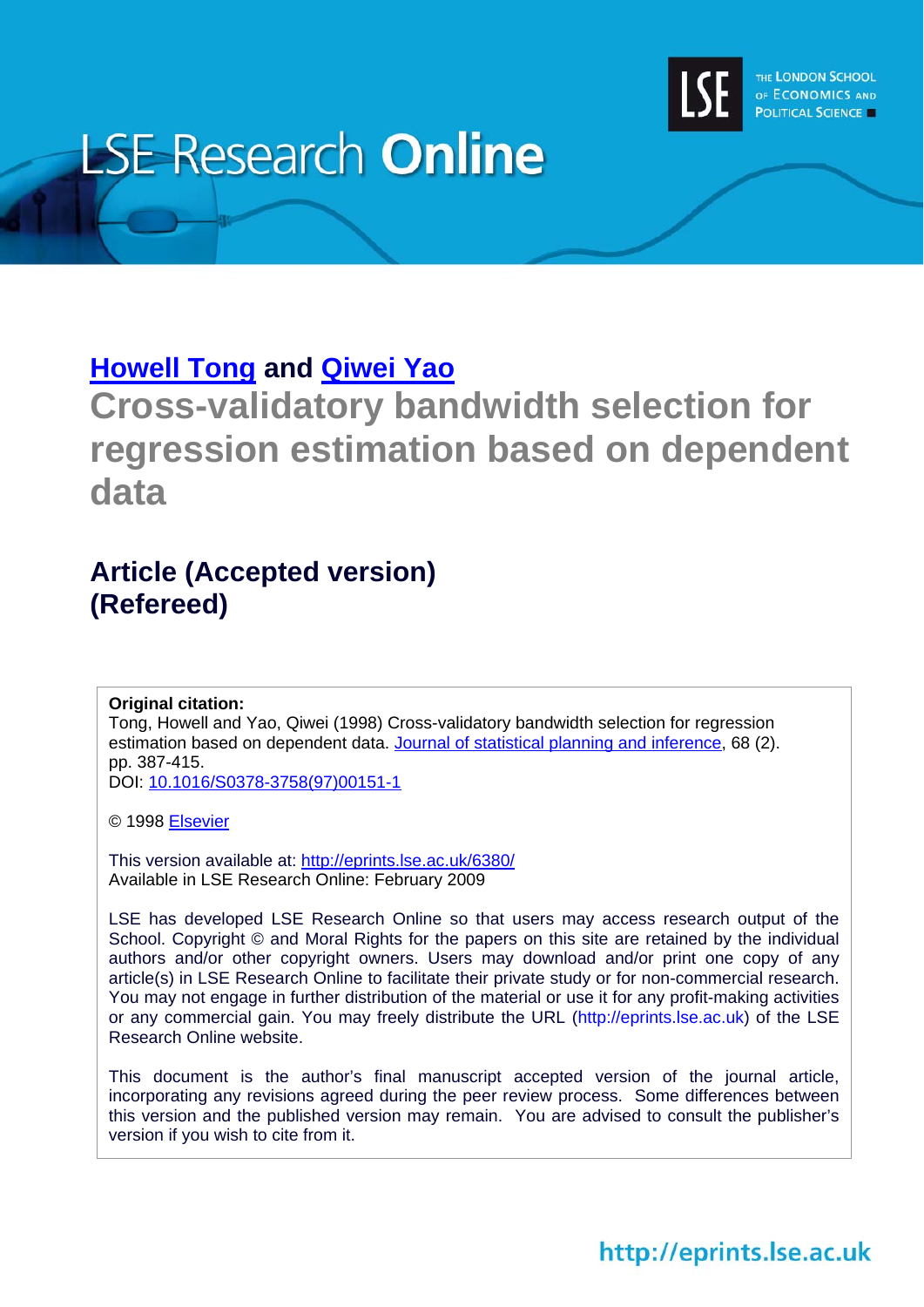# **Cross-Validatory Bandwidth Selections For Regression** Estimation Based on Dependent Data\*

Qiwei Yao Howell Tong and

Institute of Mathematics and Statistics University of Kent at Canterbury Canterbury, Kent CT2 7NF, U.K.

### Abstract

We suggest a simple and fast method to determine the bandwidth in kernel regression. The method can be viewed as a generalized cross-validation. We have proved asymptotic optimality of the proposed bandwidth selector under the assumption that the observations are strictly stationary and  $\rho$ -mixing. Simulation has been conducted to compare the performance of various cross-validation bandwidth selectors applied to dependent data, which shows that the ordinary cross-validation method is quite stable in regression estimation with random design even when the data are highly correlated.

**Some key words:** bandwidth; cross-validation; kernel estimation; locally linear regression;  $\rho$ mixing.

Abbreviated Title: The cross-validation bandwidth selection

<sup>\*</sup>Research partially supported by the EC Human Capital and Mobility Contract ERB CHRX-CT 94-0963.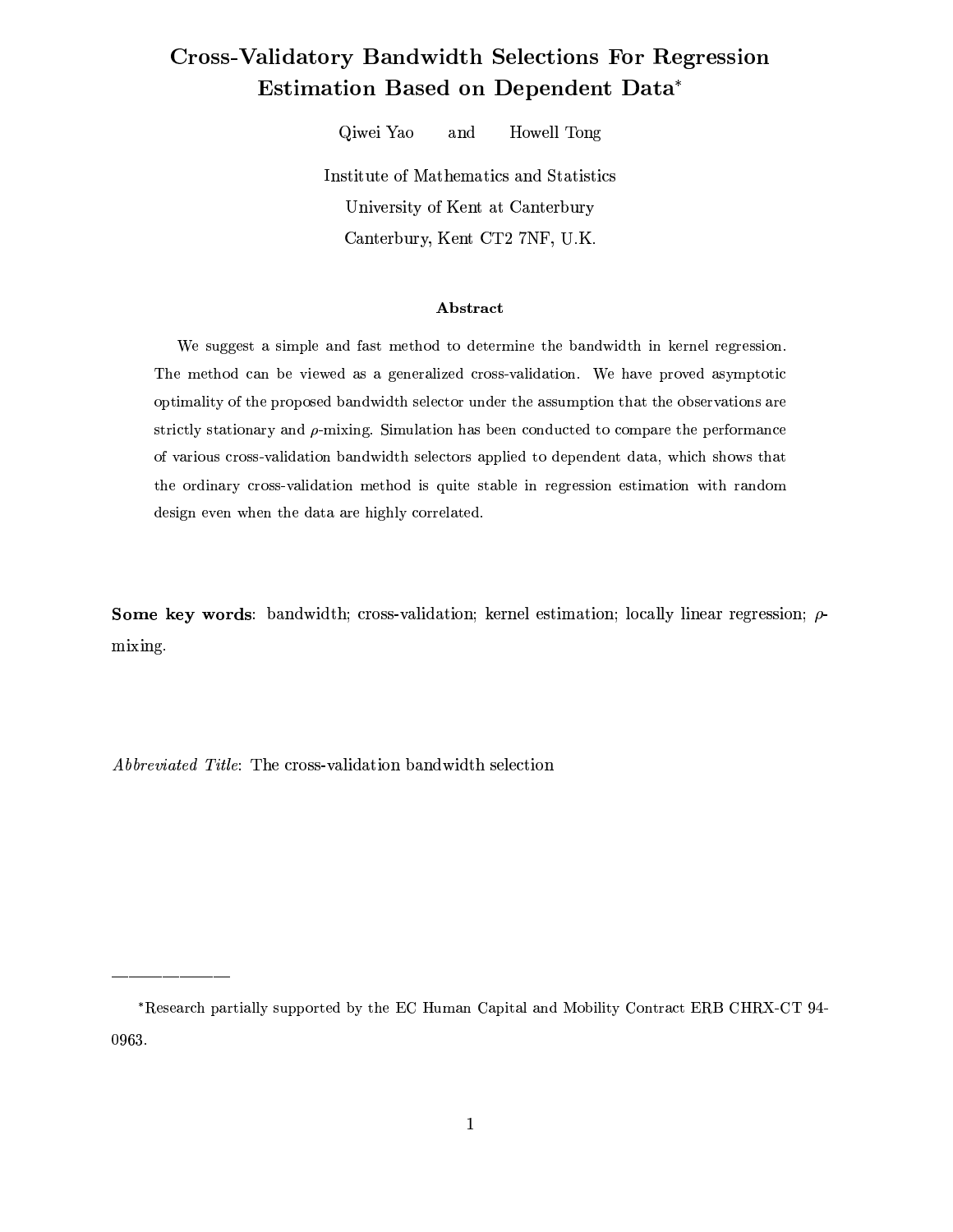#### Introduction  $\mathbf 1$

The goal of this paper is two-fold. First, we propose a new method to determine the bandwidth in kernel regression. Second, a simulation study has been conducted to compare the performance of various versions of cross-validation bandwidth selectors in regression estimation with dependent data.

Of great importance in nonparametric kernel regression is the choice of the smoothing parameter h, also called the bandwidth. Suppose that we have n observations. Once h is specified, the number of data that lie within one bandwidth of a given point is of the size nh. Effectively, only these observations are used to estimate the regression function at this point. Intuitively, a large bandwidth will lead to a very smooth estimator which inevitably incurs large bias. On the other hand, a small bandwidth might reduce the bias, but the variability of the estimated curve could be large since only a few data are used in the estimation. A good choice of  $h$  should be a tradeoff between these two types of drawback. Therefore, at the core of most methods for selecting h is the minimization of the mean squared error of the estimator (in an appropriate way). All the methods discussed in this paper share this characteristic.

The choice of the smoothing parameter will always be influenced by the purpose for which the parameter is to be used. For example, a good bandwidth for estimating an unknown curve is not necessarily good for prediction (cf. Silverman 1986, Härdle 1990). Nevertheless, an automatically selected bandwidth is often a useful starting point. The most frequently used technique for automatic bandwidth selection is the cross validation.

In this paper, we propose a new method to select the bandwidth as follows. We use the first  $m$ sample points to estimate the unknown function and choose the bandwidth such that the estimator gives the minimum mean squared predictive errors (MSPE) for the last  $(n-m)$  sample points. Then we reduce this preliminary bandwidth appropriately when applied to the entire sample. The appropriate reduction (to be described in  $\S 2.2$  below) will be based on some theoretical considerations, in a manner similar to Marron's (1987) partitioned cross-validation approach. We shall prove that the bandwidth selected in the proposed way converges to the theoretical optimal bandwidth (see Theorem 1 in  $\S2.3$  below). Perhaps the most obvious drawback of the method is that the data have not been used in the most efficient way, compared with the ordinary crossvalidation method. On the other hand, it saves considerable computing time relative to other cross-validation methods. Numerical examples show that in terms of the integrated squared error (ISE) of the estimator curve, the proposed method is not as appealing as the "leave- $(2l+1)$ -out"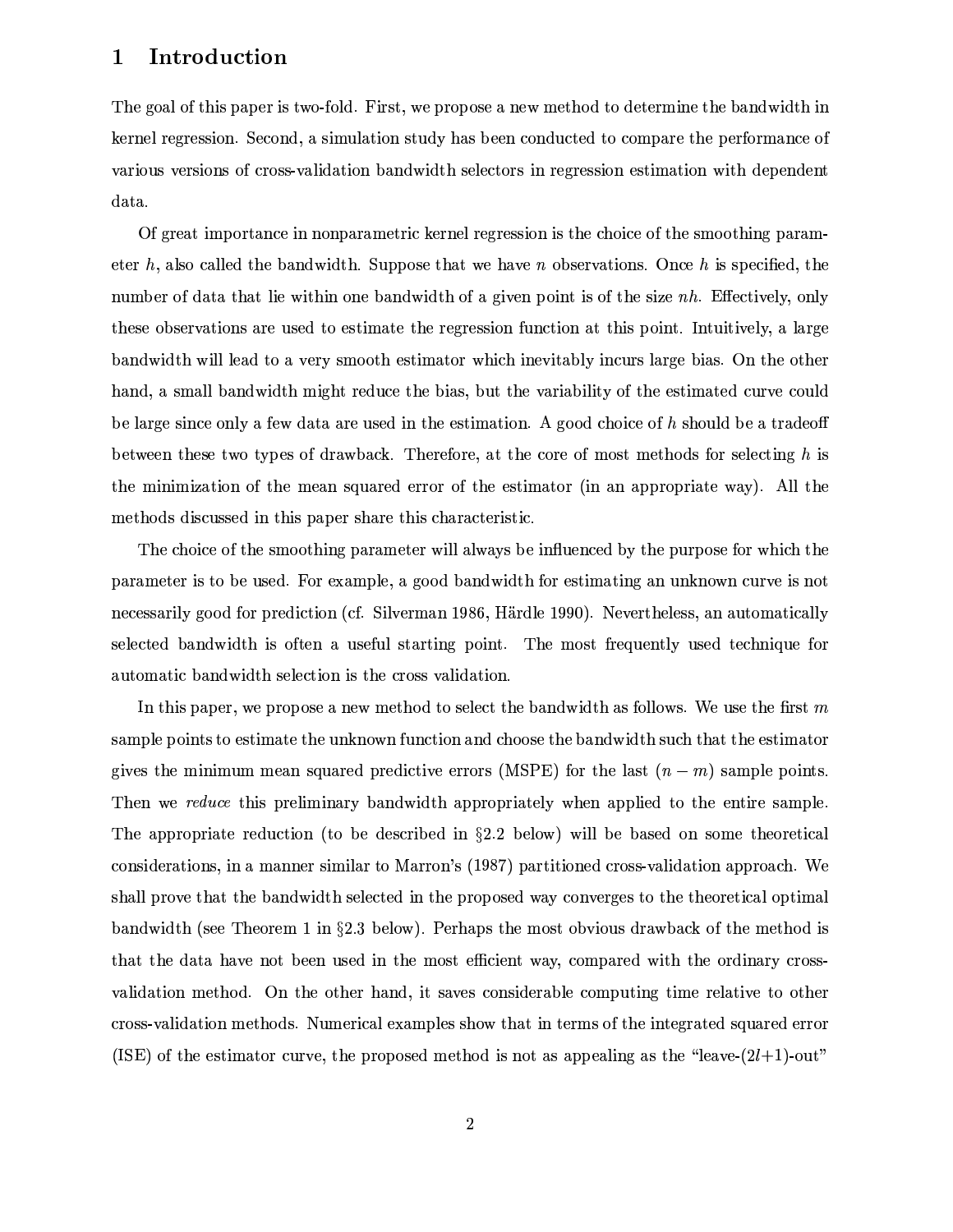versions of cross-validation for  $l = 0, 1, \ldots$ , due to the afore-mentioned inefficiency of the former in using the data. However, it gives competitive performance in prediction (see  $\S 3$  below).

On the other hand, it has been well documented that if the observations are dependent, the cross validation will not always produce good bandwidths. For instance, if the errors of the model are positively correlated, the cross-validation will produce small bandwidths which result in rough kernel estimates of regression functions (See, for example, Altman 1990, Hart 1991, 1994). In order to cope with possible dependence among data, it has been suggested that the cross validation, if retained, will require some modification. For example, the modification could simply be the "leave- $(2l+1)$ -out" version of cross-validation (cf. Hart and Vieu 1990, Chu and Marron 1991, Härdle and Vieu 1992). Intuitively, the stronger is the dependence, the larger is the value of l needed. However, a further scrutiny into the above observation is needed. For regression models, such as models with fixed designs in which the nearest neighbours in the *time space* of an observed point are also its nearest neighbours in the *state space*, leaving more than one out in the cross validation leads to a significant improvement when the data are dependent (cf. Altman 1990, Chu and Marron 1991, Hart 1991 and 1994). However, for general regression models in which the regressors are random, we argue that it is unclear whether a "leave- $(2l+1)$ -out" version of cross-validation method is still appealing (see Remark 2 in §3). Simulation studies indicate that the ordinary cross-validation method is reasonably safe to use.

The paper is organized as follows.  $\S$ 2 deals with the bandwidth selector. Although we restrict our discussion to the locally linear regression, the method can be readily applied to other kernel regression estimations. §3 reports the results of simulation studies on two stochastic regression models and a time series model. Some asymptotic results and their proofs are given in §4.

#### $\boldsymbol{2}$ **Bandwidth selectors**

#### **Locally linear regression**  $2.1$

Suppose that  $\{X_t, Y_t\}$  is a strictly stationary discrete-time process and both  $X_t$  and  $Y_t$  are scalar. It is of interest to estimate the regressive function  $f(x) = E{Y_1|X_1 = x}$ . In the case that  $X_t = Y_{t-1}$ ,  $f(.)$  is the autoregressive function for the time series  $\{Y_t\}$ . Given the observations  $\{(X_t, Y_t); 1 \le t \le n\}$ , one of the conventional nonparametric estimators of  $f(x)$  is the Nadaraya Watson kernel regression estimator, which can be viewed as the minimizer of the following least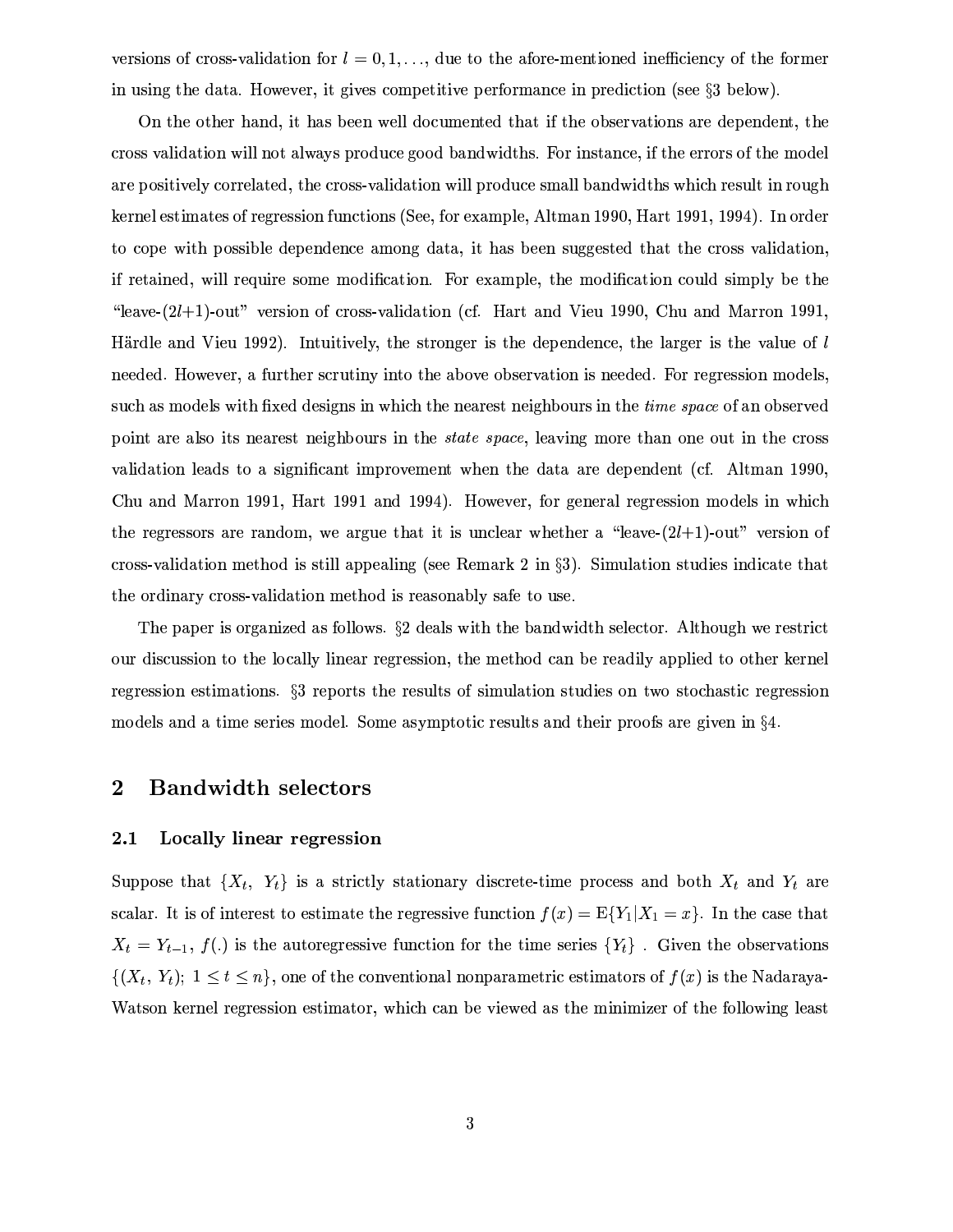squares problem

$$
\sum_{t=1}^n \{Y_t-a\}^2 K\left(\frac{X_t-x}{h}\right),\,
$$

where  $K(.)$  is a kernel function and  $h > 0$  is the bandwidth. However, if the derivative of f at the point  $x$  exists, by Taylor's expansion, we have

$$
f(z) \approx f(x) + \dot{f}(x)(z - x).
$$

This suggests the locally linear regression estimator:  $\hat{f}_{n,h}(x) = \hat{a}$ , where  $(\hat{a}, \hat{b})$  minimize

$$
\sum_{t=1}^{n} \{Y_t - a - b(X_t - x)\}^2 K\left(\frac{X_t - x}{h}\right).
$$

As a by-product,  $\hat{b}$  is a natural estimator for  $\dot{f}(x)$ . It has been pointed out that the locally linear regression method has various advantages over other popular kernel methods, e.g. the Nadaraya-Watson method (see, for example, Fan 1992). Further, Fan et al. (1993) proposed the use of locally polynomial fitting if the estimators for the derivatives of  $f(.)$  are also of interest.

Let  $\hat{\beta}_n = (\hat{f}_{n,h}(x), \hat{f}_{n,h}(x))^{\tau}$ . The least squares theory gives

$$
\hat{\beta} = (X^{\tau}WX)^{-1}X^{\tau}WY,\tag{2.1}
$$

where  $Y = (Y_1, \ldots, Y_n)^{\tau}$ ,  $W = \text{diag}(K(\frac{X_1 - x}{h}), \ldots, K(\frac{X_n - x}{h}))$ , and X is an  $n \times 2$  matrix with  $(1, X_i - x)$  as the *i*-th row. More specifically,

$$
\hat{f}_{n,h}(x) = \frac{1}{nh} \sum_{t=1}^{n} W_{n,1} \left( \frac{X_t - x}{h}, x \right) Y_t, \quad \hat{f}_{n,h}(x) = \frac{1}{nh^2} \sum_{t=1}^{n} W_{n,2} \left( \frac{X_t - x}{h}, x \right) Y_t, \quad (2.2)
$$

where

$$
W_{n,1}(t,x) = (1,0)S_n^{-1}(x)(1,t)^{\tau} K(t),
$$
  
\n
$$
W_{n,2}(t,x) = (0,1)S_n^{-1}(x)(1,t)^{\tau} K(t),
$$
\n(2.3)

and  $S_n(x)$  is a 2 × 2 matrix with the  $(i, j)$ -th element  $s_{i+j-2}(x)$ , and

$$
s_j(x) = \frac{1}{nh} \sum_{t=1}^n \left(\frac{X_t - x}{h}\right)^j K\left(\frac{X_t - x}{h}\right). \tag{2.4}
$$

#### $2.2$ **Bandwidth selection**

Before introducing a new method for choosing bandwidths for locally linear regression with dependent data, let us look at the theoretical optimal bandwidth which minimizes the Mean Squared Error (MSE) of the estimator  $\hat{f}_n(x)$ . It follows from Theorem 2 in Section 4 below that

$$
E{\hat{f}_{n,h}(x) - f(x)}^2 \approx \frac{h^4}{4}\sigma_0^4{\{\hat{f}(x)\}}^2 + \frac{1}{nhp(x)}\sigma^2(x)\int K^2(u)\mathrm{d}u,
$$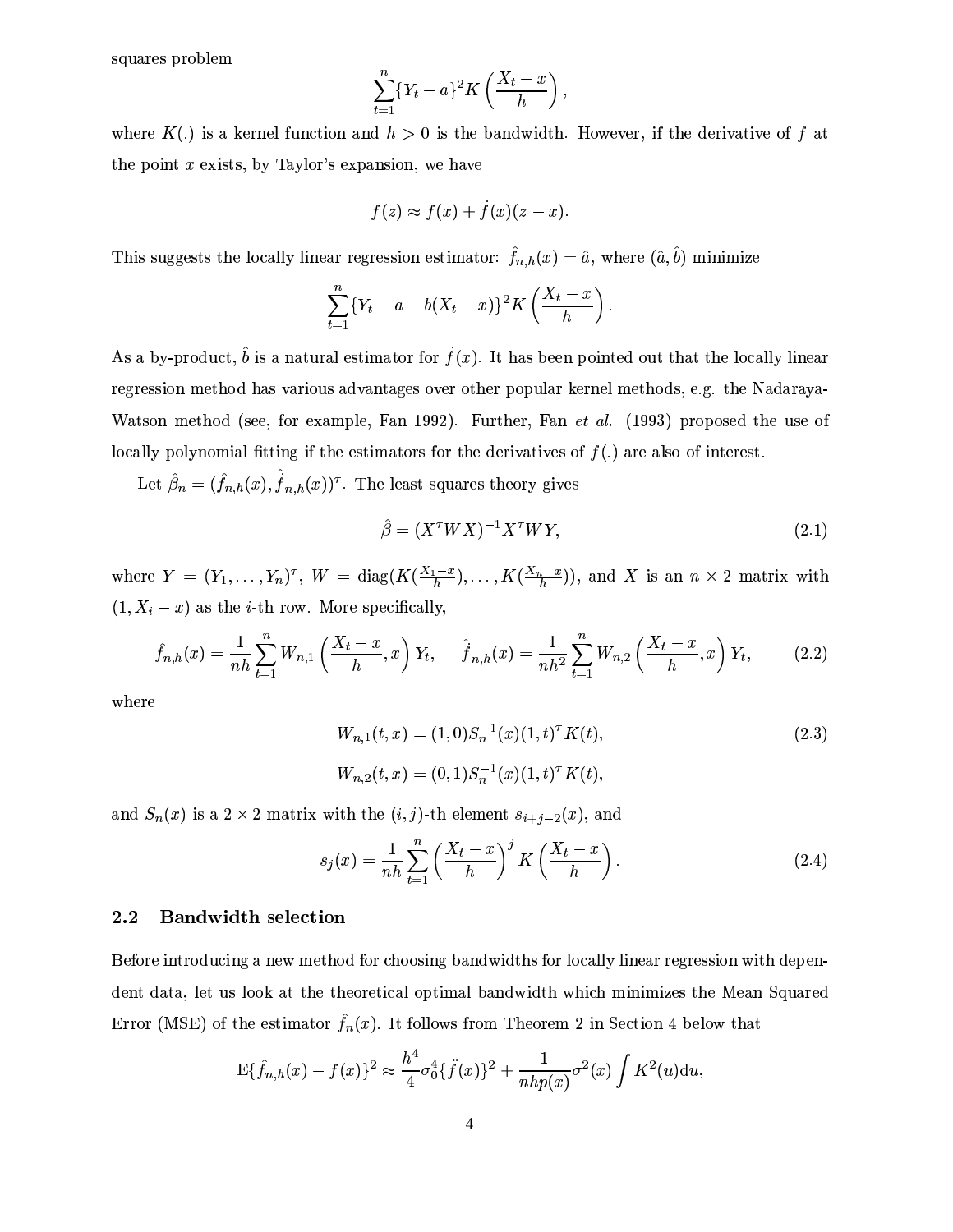where  $\sigma_0^2 = \int u^2 K(u) \mathrm{d}u$ ,  $\sigma^2(x) = \text{Var}(Y_1 | X_1 = x)$ ,  $p(x)$  is the marginal density function of  $X_1$ . To minimize the above approximate expression of MSE, the bandwidth should be chosen as a function of  $x$  and should be equal to

$$
h_n(x) = \frac{1}{n^{1/5}} \left( \frac{\sigma^2(x) \int K^2(u) \mathrm{d}u}{p(x)\sigma_0^4 \{\ddot{f}(x)\}^2} \right)^{1/5} . \tag{2.5}
$$

The above bandwidth cannot be directly applied in practice because it depends on various unknown functions. However, it does indicate that a reasonable bandwidth is such that

$$
h \propto n^{-\frac{1}{5}},\tag{2.6}
$$

which motivates the following proposal for choosing  $h$ .

We split the sample into two pieces  $\{(X_t,Y_t), 1 \le t \le m\}$ , and  $\{(X_t,Y_t), m < t \le n\}$ . We estimate  $f(.)$  using the first m observations. The estimator given by (2.2) is denoted as  $\hat{f}_{m,h}(.)$ . We choose h such that  $\hat{f}_{m,h}(\cdot)$  gives the best prediction for  $Y_t$  for  $m < t \leq n$  in the sense that  $h = \hat{h}_m$  minimizes

$$
ECV_m(h) = \frac{1}{n-m} \sum_{t=m+1}^{n} \{Y_t - \hat{f}_{m,h}(X_t)\}^2 w(X_t),
$$
\n(2.7)

over  $H_m$ , where  $w(.)$  is a weight function, and

$$
H_m = [am^{-\frac{1}{5}-\varepsilon_0}, bm^{-\frac{1}{5}+\varepsilon_0}], \qquad (2.8)
$$

where  $0 < a < b < \infty$ , and  $\varepsilon_0 \in (0, \frac{1}{150})$  are some constants. In the light of (2.6), for the estimator  $f_{n,h}$  which is based on the whole sample, we use the bandwidth

$$
\hat{h}_n = \hat{h}_m \left(\frac{m}{n}\right)^{1/5}.\tag{2.9}
$$

The above approach could still be viewed as a generalization of the cross validation. We leave out the last  $n-m$  observations for validation. In fact, the proposed method is fast. For example, the ordinary cross-validation method entails  $n(n-1)$  kernel evaluations while the proposed method requires only  $m(n-m)$  kernel evaluations. For  $m=\frac{2}{3}n$ , it is over 4 times faster than the ordinary cross-validation method.

Equation (2.9) gives a constant bandwidth over the sample space, which can be sufficient if  $f(.)$  is not very 'wiggly'. Clearly such a bandwidth will fail to do a good job if the unknown curve has a rather complicated structure; this is usually the case in multi-step prediction, especially when the underlying model (skeleton) is chaotic. In order to capture the complexity of such a curve, a variable bandwidth is necessary. The following modification to  $(2.7)$  and  $(2.9)$  can be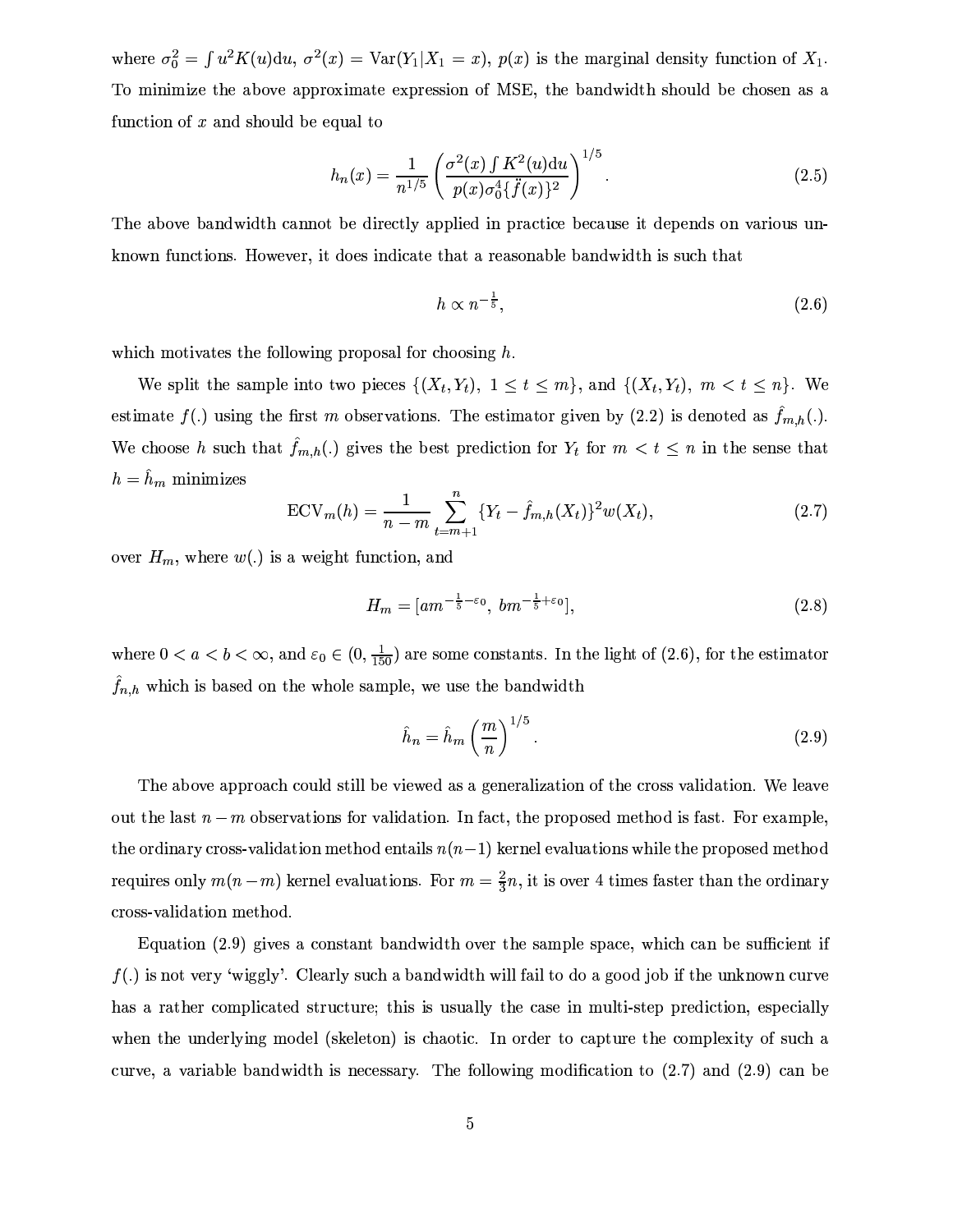applied for this purpose. Suppose we want to estimate f at x. First we estimate  $f(.)$  using the first m sample points with bandwidth

$$
\hat{h}_m(x) = \operatorname{argmin}_{h \in H_m} \frac{1}{n-m} \sum_{t=m+1}^n \{Y_t - \hat{f}_{m,h}(X_t)\}^2 w_m(X_t - x),\tag{2.10}
$$

where  $\hat{f}_{m,h}$  is given as in (2.2) but with m instead of n,  $w_m(.)$  is a weight function, and  $w_m(x) \to 0$ as  $m \to \infty$  for any  $|x| \neq 0$ . It is intuitively clear that we may set

$$
\hat{h}_n(x) = \hat{h}_m(x) \left(\frac{m}{n}\right)^{1/5} \tag{2.11}
$$

as the bandwidth for estimating  $f(x)$  when using the whole sample. We shall justify this later. Further spatial adaption can be carried out in the spirit of Fan and Gijbels (1995).

#### Asymptotical optimality 2.3

We proceed with the case of a variable bandwidth  $\hat{h}_n(x)$  of (2.11), since it is technically more involved. We make some remarks on the case of a constant bandwidth  $\hat{h}_n$  of (2.9) whenever appropriate.

Note that the best (pointwise) prediction for  $Y_t$  based on  $X_t$  is  $f(X_t) = E{Y_t | X_t}$ . To justify the above approach, we compare the  $\hat{h}_n(x)$  with the bandwidth which minimizes the average squared errors of the *fictitious* post samples  $\{(X_t, Y_t), t = n + 1, ..., n + m'\}$ 

$$
M_n(x,h) = \frac{1}{m'} \sum_{t=n+1}^{n+m'} \{\hat{f}_{n,h}(X_t) - f(X_t)\}^2 w_n(X_t - x).
$$
 (2.12)

If  $m'/n$  converges to a positive constant, Theorem 3 (ii) (in §4 below) shows that

$$
M_n(x,h) \sim \frac{h^4}{4} \sigma_0^4 \{\ddot{f}(x)\}^2 p(x) + \frac{1}{nh} \sigma^2(x) \int K^2(u) \mathrm{d}u. \tag{2.13}
$$

The minimizer of the RHS of the above expression is  $h_n(x)$  given as in (2.5). The following theorder shows that the proposed method yields an estimate which is asymptotically equivalent to  $h_n(x)$  in an appropriate sense.

**Theorem 1.** Let  $w_n(.) = b^{-1}w(.b)$ , where  $w(.)$  is a density function with a bounded support, and  $b^{-1} = O(n^{\varepsilon_0/2})$  as  $n \to \infty$ . Assume m is chosen in such a way that both  $m/n$  and  $(n-m)/n$ converge to some positive constants as  $n \to \infty$ . Then, under conditions (A1) - (A6) given in §4 below, for  $x \in \{p(x) > 0\},\$ 

$$
\frac{1}{h_n(x)}|\hat{h}_n(x)-h_n(x)|\stackrel{\mathcal{P}}{\longrightarrow}0.
$$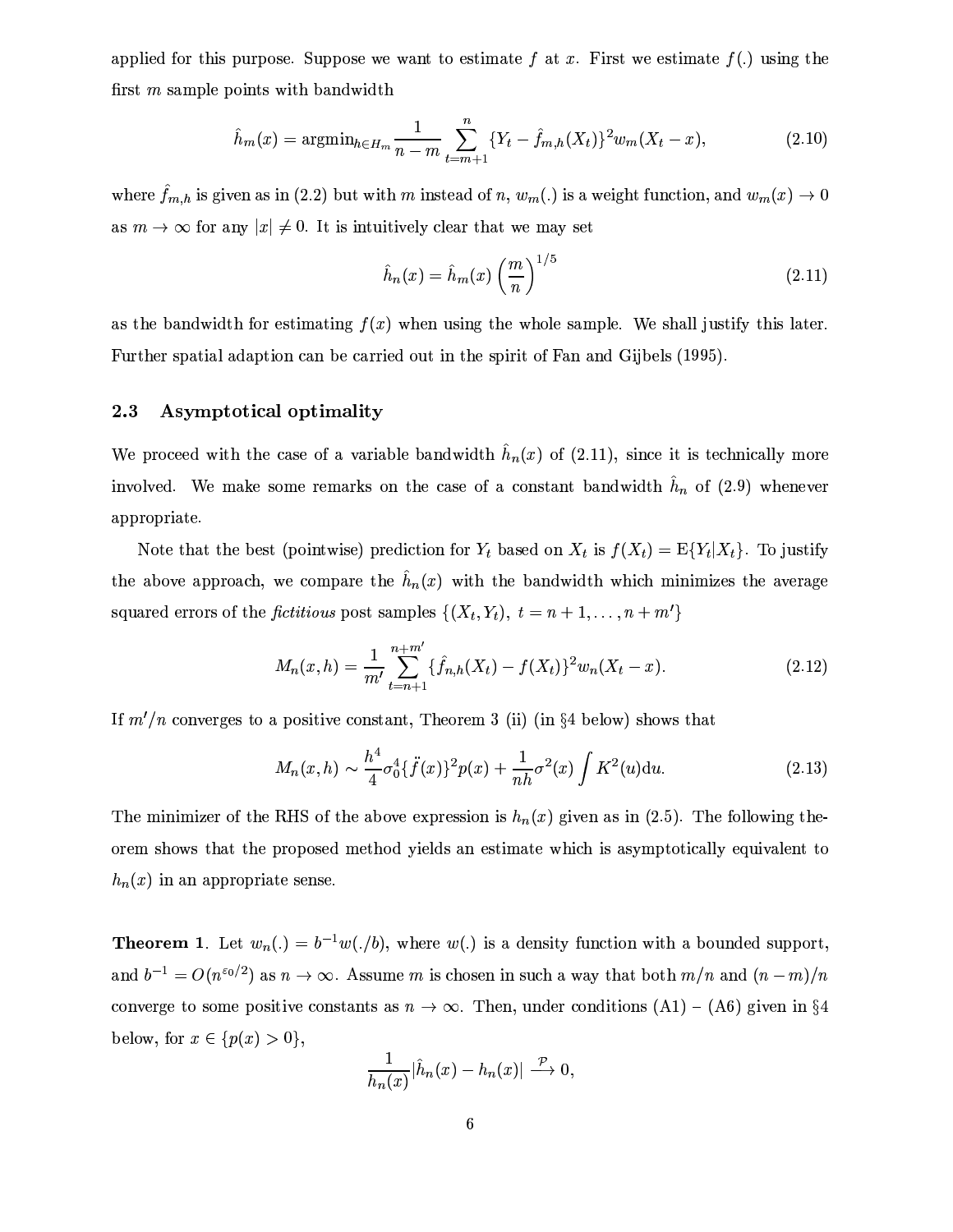where  $\hat{h}_n(x)$  is given as in (2.11).

Proof of Theorem 1. We notice that

$$
M_m(x,h) = \frac{1}{n-m} \sum_{t=m+1}^n \{\hat{f}_{m,h}(X_t) - f(X_t)\}^2 w_m(X_t - x). \tag{2.14}
$$

By Theorem 3 (i),  $M_m(x, h)$  has a similar asymptotic expansion as (2.13). The minimizer of the asymptotic expansion is  $h_m(x) \equiv (n/m)^{1/5} h_n(x)$ . By (2.11) and (2.5), we only need to prove that

$$
m^{\frac{1}{5}}|\hat{h}_m(x) - h_m(x)| \xrightarrow{\mathcal{P}} 0, \qquad (2.15)
$$

where  $\hat{h}_m(x)$  is defined as in (2.10). Let

$$
D(x,h) = \frac{(m^{\frac{1}{5}}h)^4}{4}\sigma_0^4\{\ddot{f}(x)\}^2 p(x) + \frac{1}{m^{\frac{1}{5}}h}\sigma^2(x)\int K^2(u) \mathrm{d}u.
$$

For any fixed x,  $D(x, h)$  has a unique minimum value at  $h_m(x)$  over  $h \in H_m$ , where  $H_m$  is defined as in (2.8). Further,  $D_0 \equiv D(x, h_m(x))$  is a positive constant independent of m. It is also easy to see that for any given  $\varepsilon > 0$ , there exists a  $\delta > 0$  such that

$$
D(x,h) \ge D_0 + \delta, \quad \text{for all } m^{\frac{1}{5}}|h - h_m(x)| \ge \varepsilon,
$$
\n
$$
(2.16)
$$

and  $\delta > 0$  is also independent of m.

Now, suppose that  $m^{\frac{1}{5}}|\hat{h}_m(x)-h_m(x)|$  does not converge to 0 in probabiltiy. Then there exists a subsequence of  $\{m\}$ , say  $\{m'\}$ , for which

$$
P\{(m')^{\frac{1}{5}}|\hat{h}_{m'}(x)-h_{m'}(x)|\geq \varepsilon\}>\eta>0,
$$

for all  $m' > m_0' > 0$ , where  $\eta$  and  $m_0'$  are constants. It follows from (2.16) that for all  $m' > m_0'$ .

$$
P\left\{\frac{D(x,\hat{h}_{m'}(x))}{D(x,h_{m'}(x))} \ge 1 + \frac{\delta}{D_0}\right\} > \eta
$$

Note that  $M_m(x, h) = m^{-4/5} D(x, h) \{1 + o_p(1)\}\$  uniformly for  $h \in H_m$  (cf. Theorem 3 (i) in §4 below). Therefore, for all sufficiently large  $m'$ ,

$$
P\left\{\frac{M_m(x, \hat{h}_{m'}(x))}{M_m(x, h_{m'}(x))} \ge 1 + \frac{\delta}{D_0}\right\} > \eta/2 > 0,
$$

which contradicts Theorem 4 in §4 below. Hence,  $m^{\frac{1}{5}}|\hat{h}_{m'}(x)-h_{m'}(x)| \stackrel{\mathcal{P}}{\longrightarrow} 0$ .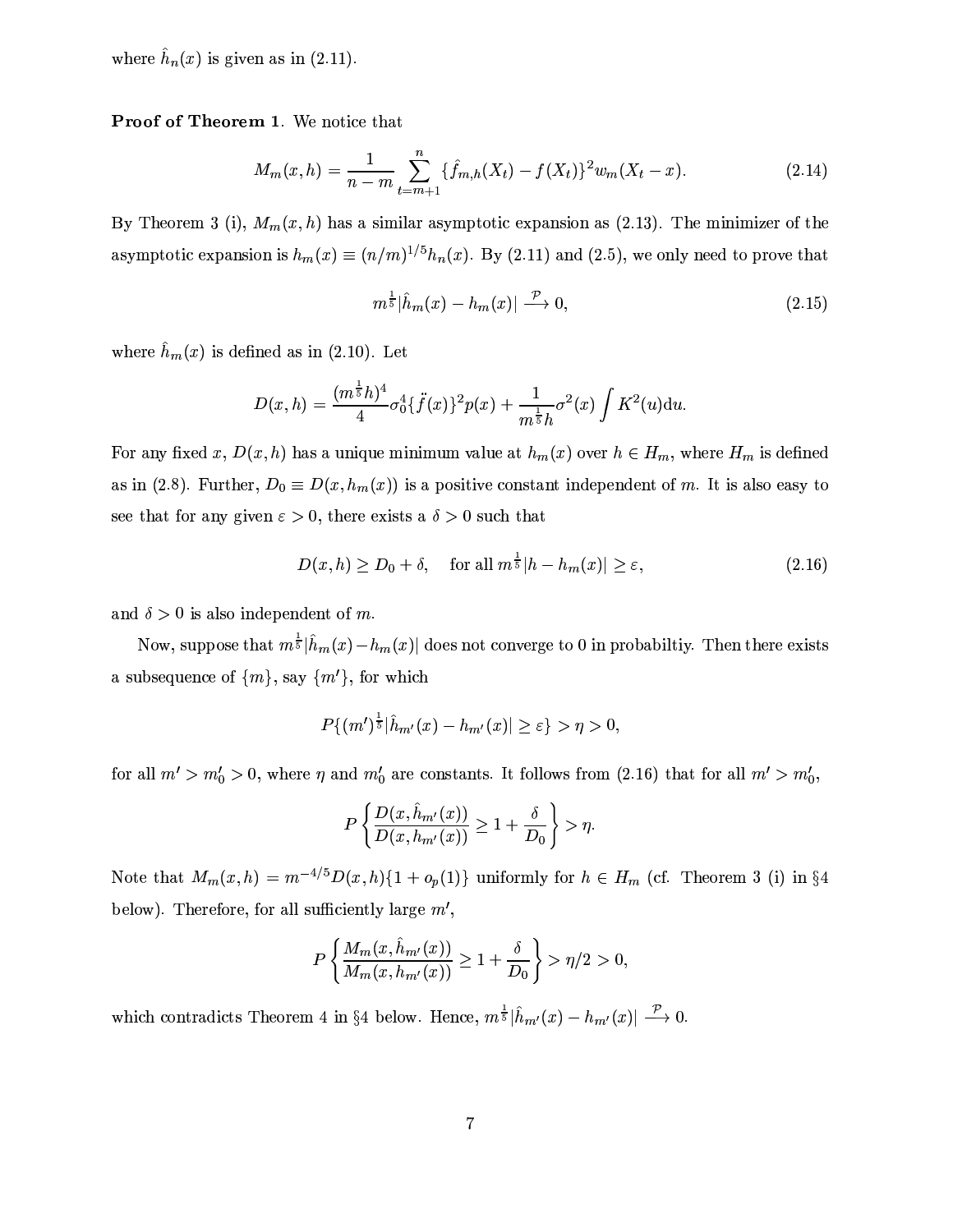**Remark 1.** For  $h_n$  given in (2.9), if we choose  $w(.)$  as a density function with a bounded support contained in the support of  $p(.)$ , then it can be proved that under the conditions of Theorem 1,  $h_n^{-1}(\hat{h}_n - h_n) \xrightarrow{\mathcal{P}} 0$ , where

$$
h_n = \frac{1}{n^{1/5}} \left\{ \frac{\int K^2(u) \, du \int \sigma^2(x) w(x) \, dx}{\sigma_0^4 \int \{ \ddot{f}(x) \}^2 p(x) w(x) \, dx} \right\}^{\frac{1}{5}}.
$$
\n(2.17)

#### **Simulation studies**  $\boldsymbol{3}$

Three simulated models have been used to illustrate the finite sample behaviour of the newly proposed method, and also the 'leave-k-out' versions of the cross-validation method, simply referred to as the CV(k) method in the discussion below, for  $k = 1, 3, 5, 7$ , and 9. The first model has the independent observations from the regressor but auto-correlated errors. The second model has the auto-correlated observations from the regressor but independent errors. The third model is a nonlinear AR(1) process. We compare all the above selectors with the bandwidth  $h_{opt}$  which minimizes the integrated squared error

$$
ISE(h) = \int {\{\hat{f}_{n,h}(x) - f(x)\}^2 w(x) dx},
$$
\n(3.1)

for simulated data, where  $\hat{f}_{n,h}(.)$  is defined as (2.2), and  $w(.)$  is a weight function. We choose  $w(.)$ as the indicator function of the (estimated) 95% inner sample space of  $X_1$ . The Gaussian kernel is used throughout the calculation. The mean squared predictive errors for 100 post sample points based on

$$
\text{MSPE}(h) = \frac{1}{100} \sum_{t=1}^{100} \{ Y_{n+t} - \hat{f}_{n,h}(X_{n+t}) \}^2
$$

are also calculated for each of the data-driven bandwidths. We always set  $n = 300$  for the sample size,  $m = 200$  for the estimation of  $\hat{h}_n$  given in (2.9). For each model, we replicate the Monte Carlo experiment 100 times. The selected bandwidths and the corresponding values of both ISE and MSPE are presented in box-plots.

### **Remark 2.** The examples indicate the following interesting features.

(a) Hart and Vieu (1990) claimed that the ordinary cross-validation  $CV(1)$  is robust to moderate amounts of dependence in the data, but *some improvement* can be obtained by taking  $CV(2l + 1)$  with  $l \geq 1$  when the data are sufficiently highly dependent. However, for all the examples shown below, the CV(2l+1) methods with  $l \geq 1$  do not furnish any systematic improvement over  $CV(1)$  in terms of both the ISE and the MSPE even though the data are sufficiently highly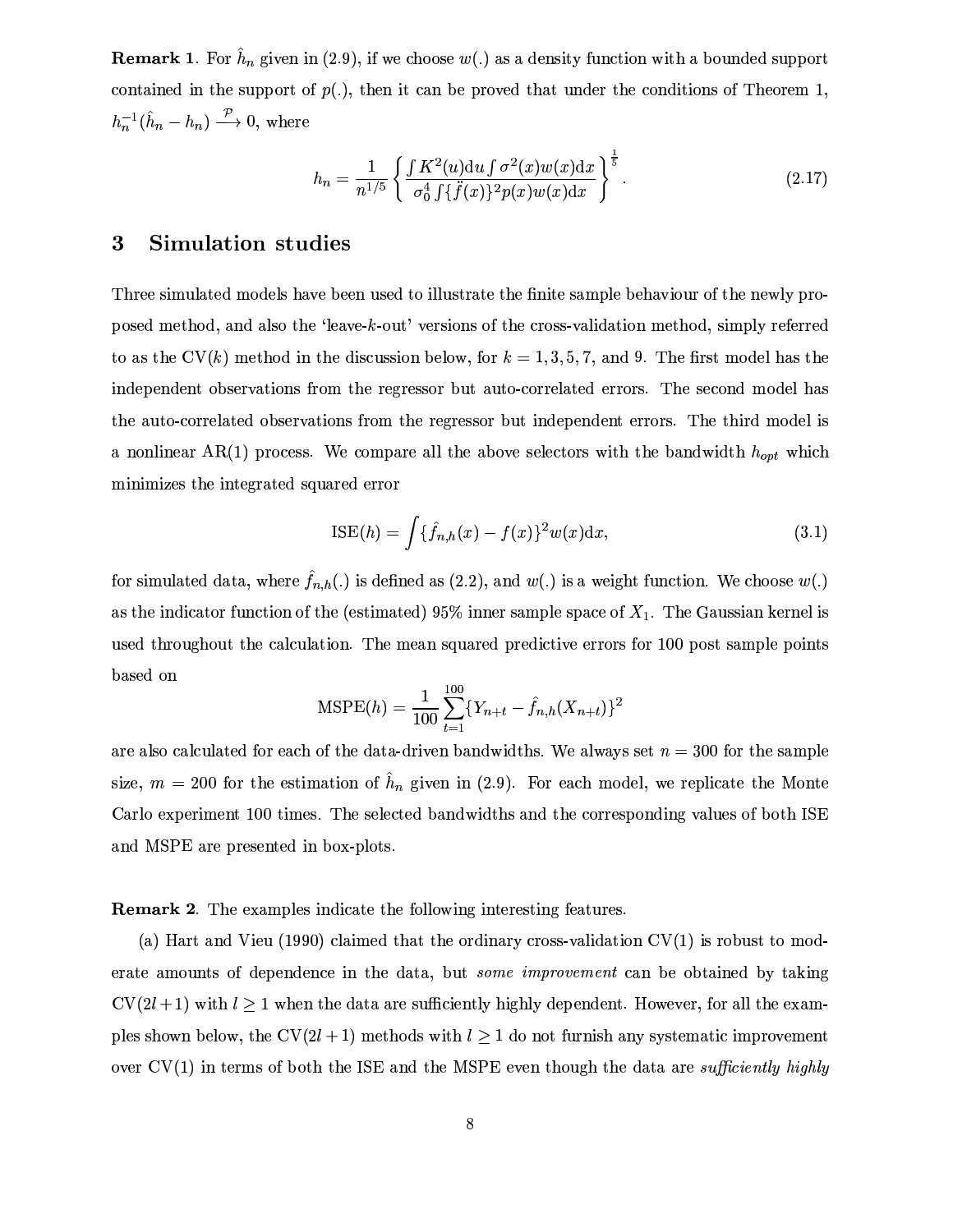dependent (see Figures 2, 3, 5, 6, 8 and 9). It is easy to see that when the regressor  $X_t$  is random, data points  $X_{t\pm l}$  for  $l = 1, 2, ...$  are not likely to be nearest neighbours of  $X_t$ . Note that only the data points near  $X_t$  in space are effectively used in estimating  $f(x)$  at  $x = X_t$ . Therefore, it does not make any significant difference whether we leave out  $X_{t\pm l}$  ( $l=1,2$ , and etc.) or not, unless the neighbours in the time space coincide with the neighbours in the state space such as some low-frequency time series data. This explains why in most of the following examples, the  $CV(2l+1)$  methods with different values of l perform roughly the same. For the regression models with fixed design  $X_t = t/n$ , Chu and Marron (1991) has developed an interesting central limit theorem which explains how the effect of dependence on cross-validation is alleviated as the value of  $l$  is increased. However, their theory does not apply to our setup. For example, the asymptotic expansion (3.1) of Chu and Marron (1991) is no longer valid when  $X_t$  is random (cf. (A.25) and  $(A.26)$  of Härdle and Vieu 1992, and also  $(4.3)$  and  $(2.13)$ .

(b) The cross-validation does not over-smooth the negatively correlated data (see Figures  $1(d,e)$  and  $4(d,e)$ ). The situation again seems different from the fixed designed models (cf. Altman 1990, Chu and Marron 1991, for example). On the other hand, our results seem to follow the tendency that cross-validation methods undersmooth rough realizations (eg. Figure  $7(b,c)$ ) and oversmooth relatively smoother samples (eg. Figure 7(a)). (Cf. Hall and Johnstone 1992.)

(c) For the given sample size  $n = 300$ , the new method (2.11) leads to the largests averages of the ISE values (see Figures 2, 5 and 8). The large variation of  $(2.11)$  and its corresponding ISE and MSPE is due to the inefficiency in the use of the data. However, it provides a competitive performance in prediction (see Figures 3, 6 and 9).

**Example 1.** We start with the exponential model

$$
Y_t = 2.3 \exp\{-\frac{1}{2}X_t^2\} + 0.25\epsilon_t,
$$
\n(3.2)

where  $\{X_t\}$  is a sequence of independent and standard normal random variables,  $\epsilon_t$  is from an  $AR(1)$  process, i.e.

$$
\epsilon_t = \rho \epsilon_{t-1} + \sqrt{1 - \rho^2} e_t,
$$

and  $e_t$ ,  $t \geq 1$ , are independent  $N(0, 1)$  random variables, for each t,  $e_t$  is independent of  $\{X_k, k \leq$  $t$ , and  $\rho \in (-1,1)$  is a constant. It is easy to see that  $\epsilon_t \sim N(0,1)$ . The simulation is carried out for five different values of  $\rho$ : 0.9, 0.5, 0, -0.5, and -0.9. The boxplots of the bandwidths selected by the new method (2.9) and the CV(k) methods ( $k = 1, 3, 5, 7,$  and 9), together with  $h_{opt}$ , in the 100 replications are presented in Fig.1. Figs.2 and 3 are the boxplots of the corresponding the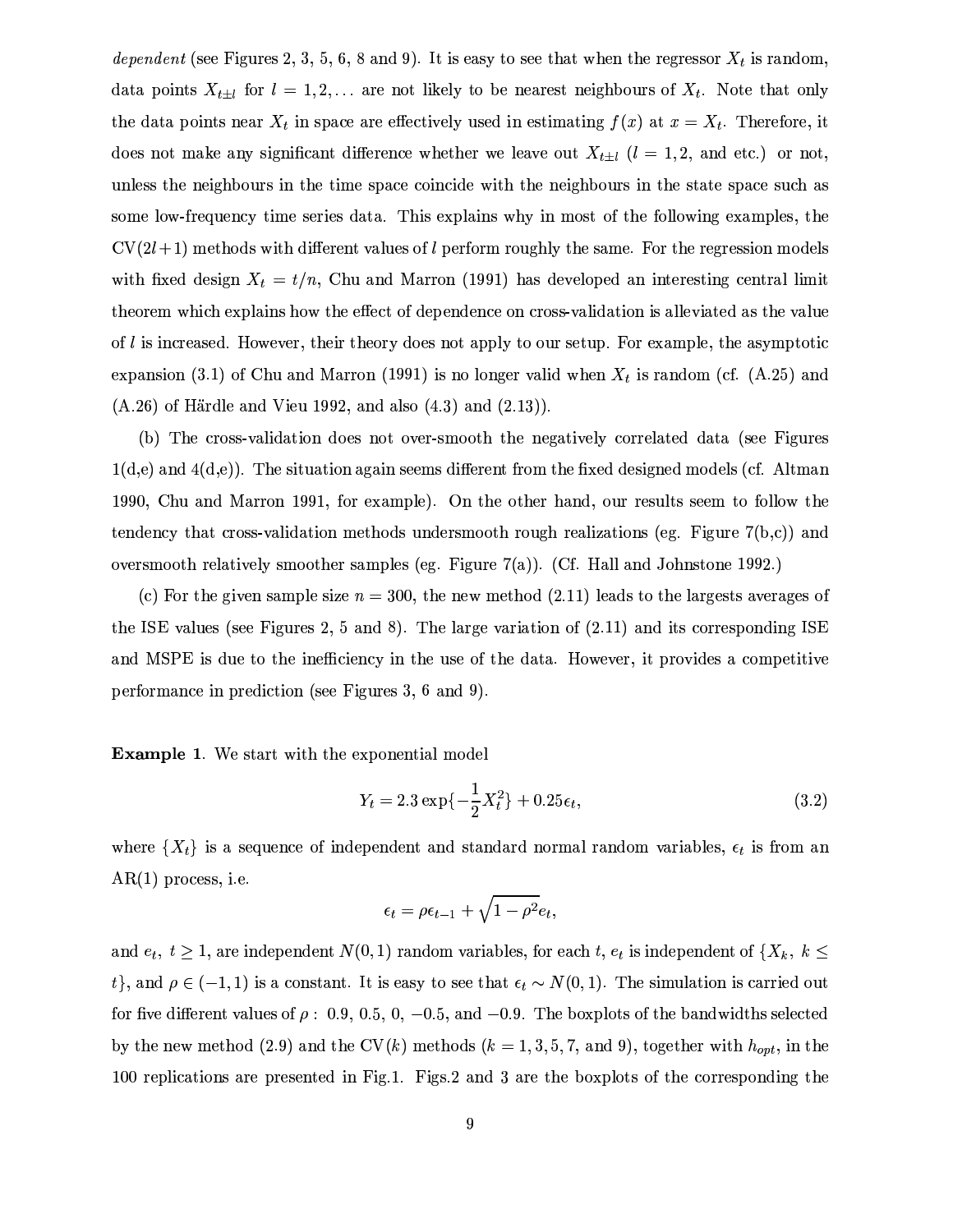ISE values and the MSPE values. Fig.1 indicates clearly that the cross-validation method  $CV(k)$ , even with large values of k, tends to give smaller bandwidths than  $h_{opt}$ . The bandwidth selected by  $(2.9)$  is closer to  $h_{opt}$ . However, its variation is larger too.

$$
(Fig.1 - Fig.3\,\,are\,\,about\,\,here)
$$

Example 2. Consider another exponential model

$$
Y_t = 2.3 \exp\{-\frac{1}{2}X_t^2\} + 0.25\epsilon_t,
$$
\n(3.3)

where  $\{\epsilon_t\}$  is a sequence of independent and standard normal random variables,  $X_t$  is from the  $AR(1)$  process

$$
X_t = \rho X_{t-1} + \sqrt{1 - \rho^2} e_t,
$$

and  $\{e_t, t \geq 1\}$  are independent  $N(0,1)$  random variables, for each t,  $e_t$  is independent of  $\{X_k, k \leq t\}$ , and  $\rho \in (-1,1)$  is a constant. Obviously,  $X_t \sim N(0,1)$ . A Monte Carlo experiment with 100 replications was carried out for each of five different values of  $\rho$ . Fig. 4(a) suggests that  $CV(k)$  with  $k > 1$  chooses the bandwidth which is closer to  $h_{opt}$  than that selected by  $CV(1)$ when  $\rho = 0.9$ . However, the situation is opposite when  $\rho = -0.9$  (see Fig.4(e)).

$$
(\mathit{Fig.4}\, - \mathit{Fig.6}\,\, are\,\, about\,\, here)}
$$

**Example 3.** Let us consider the quadratic model

$$
X_{t+1} = 0.23X_t(16 - X_t) + 0.3\epsilon_t, \tag{3.4}
$$

where  $\{\epsilon_t\}$  is a sequence of *i.i.d* random variables, and  $\epsilon_1$  has a standard normal distribution truncated on the interval [-12, 12]. We consider three cases:  $Y_t = X_{t+p}$  for  $p = 1, 2, 3$ . For each case, a Monte Carlo experiment with 100 replications was conducted. The results are reported in Fig.5 and Fig.6. Compared with  $h_{opt}$ , all the methods yield a larger bandwidth when  $p = 1$  and a smaller bandwidth when  $p = 2, 3$ .

$$
(Fig. 7 - Fig. 9 are about here)
$$

#### $\boldsymbol{4}$ Asymptotical properties

Theorems 2, 3 and 4 stated in this section are not only useful for  $\S$ 2 but also of independent interest.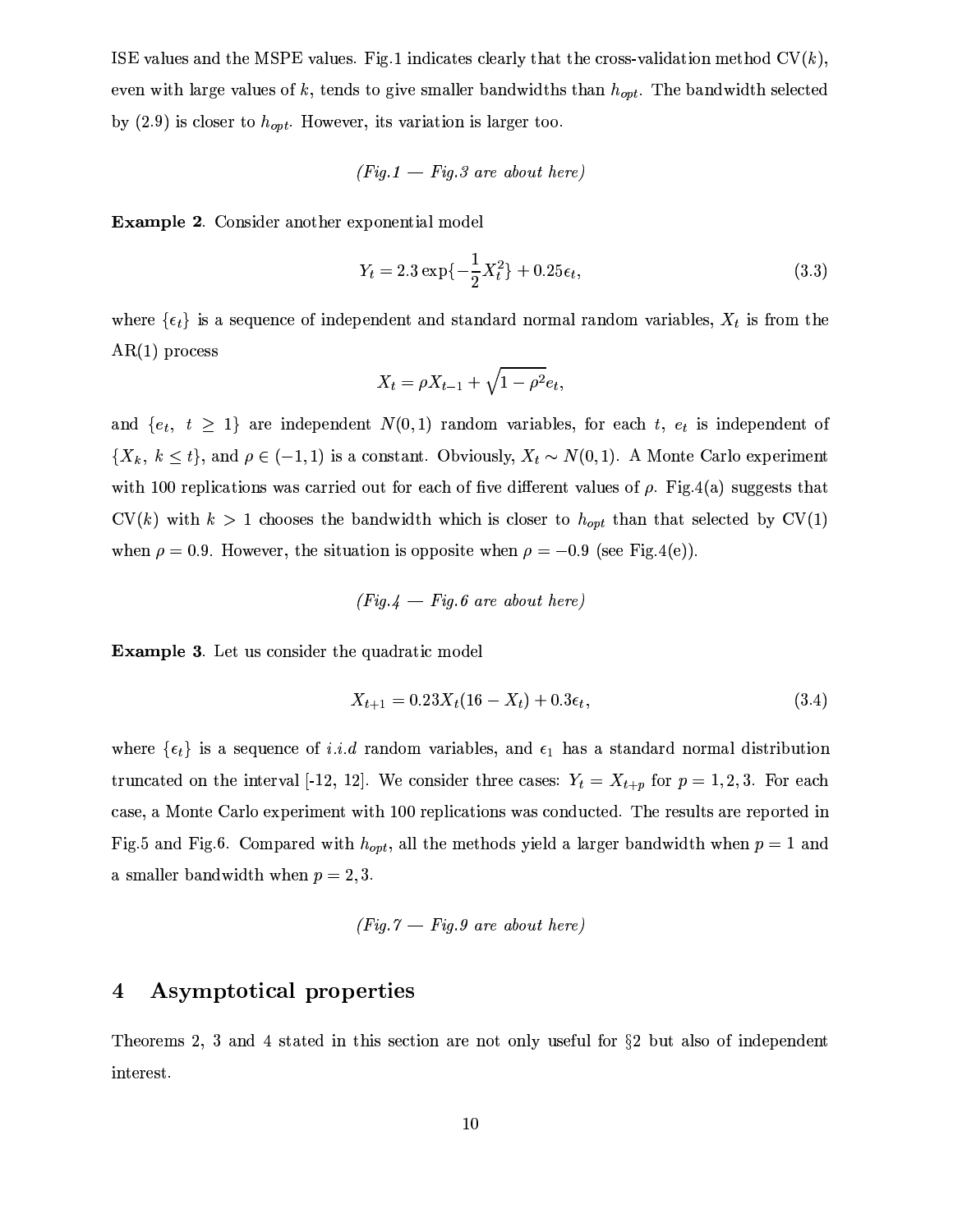We use the same notation as in  $\S 2$ . To discuss the asymptotic properties, we need the following assumptions. We denote by  $g(.|x)$  the conditional density function of  $Y_1$  given  $X_1 = x$ , and by  $p(.)$  the marginal density function of  $X_1$ . We use c to denote a generic constant which may be different at different places.

- (A1) Let  $\psi(x) = \int y^2 g(y|x) dy$ . The marginal density function p and  $\psi$  have continuous first derivatives.
- (A2)  $EY_1^8 < \infty$ , and  $f(x) = E{Y_1|X_1 = x}$  has continuous third derivative and  $|\ddot{f}(x)| \leq c < \infty$ for all  $x \in \{p(x) > 0\}.$
- (A3) The joint density of the distinct elements of  $(X_1, Y_1, X_k, Y_k)$   $(k > 0)$  is bounded by a constant independent of  $k$ .
- (A4) The strictly stationary process  $\{(X_i, Y_i), i \geq 1\}$  is  $\rho$ -mixing, i.e.

$$
\rho_j \equiv \sup_{i \geq 1} \{ \sup_{U \in \mathcal{F}_1^i, V \in \mathcal{F}_{i+j}^{\infty}} |\text{Corr}(U, V)| \} \to 0,
$$

where  $\mathcal{F}_i^j$  is the  $\sigma$ -field generated by  $\{(X_k, Y_k) : k = i, ..., j\}$   $(j \geq i)$ . Further, we assume that  $\sum_{k=1}^{\infty} \rho_k < \infty$ 

- (A5)  $K(.)$  is a bounded symmetric density function with a bounded support in **R**. Further  $\int xK(x)dx = 0$ ,  $\int x^2K(x)dx = \sigma_0^2 > 0$ , and  $|K(x) - K(y)| \le c|x - y|$  for any  $x, y \in \mathbb{R}$ .
- (A6) For  $\varepsilon_0$  given in (2.8), there exists  $d_n \to \infty$  as  $n \to \infty$ , such that  $d_n = o(n^{\frac{1}{5} 4\varepsilon_0})$ , and  $\sum_{k=d_n}^{n} \rho_k = o(n^{-\frac{1}{5}-5\varepsilon_0}).$

The condition of bounded support of kernel function is imposed for the brevity of proofs, which can be removed at the expense of longer proofs. In particular, Gaussian kernels are allowed. The assumption that the process is  $\rho$ -mixing is also for technical convenience. In fact, an autoregressive process satisfying some mild conditions is  $\rho$ -mixing (cf. Section 4.4 of Győrfi *et* al 1989). More detailed discussion on different mixing conditions can also be found in Bradley  $(1986)$ . Condition  $(46)$  is not the weakest possible either.

**Theorem 2**. Suppose that conditions  $(A1) - (A5)$  hold. Then for  $h \in H_n$  and  $x \in \{p(x) > 0\},\$ 

$$
\sqrt{nh}\{\widehat{f}_{n,h}(x)-f(x)-\frac{1}{2}h^2\sigma_0^2\widetilde{f}(x)\} \stackrel{d}{\longrightarrow} N(0,p^{-1}(x)\sigma^2(x)\int K^2(u)\mathrm{d}u),
$$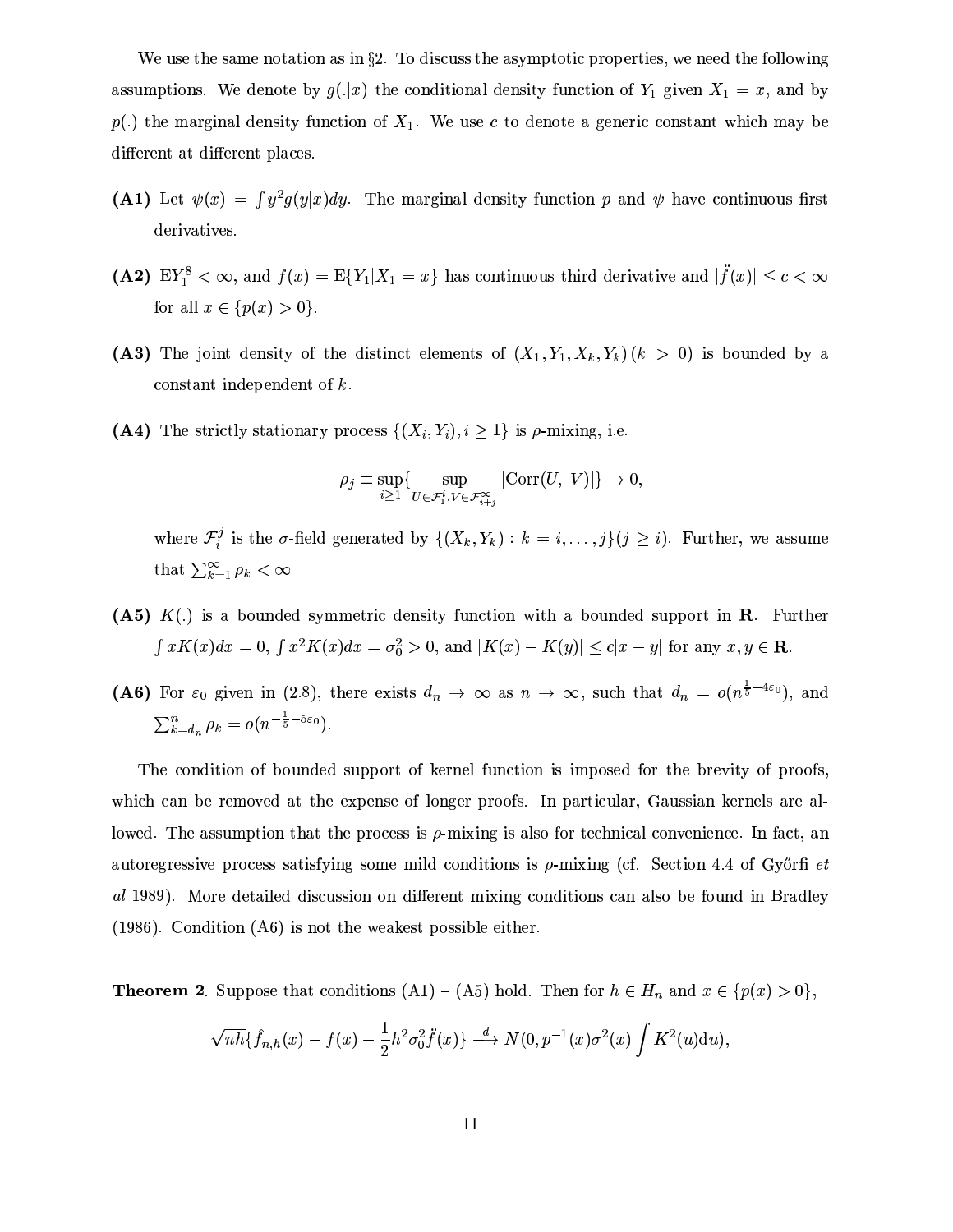where  $\sigma_0^2 = \int u^2 K(u) \, du$ ,  $\sigma^2(x) = \text{Var}(Y_1 | X_1 = x)$ .

**Theorem 3**. Let  $w_n(.) = b^{-1}w(.b)$ , where  $w(.)$  is a density function with a bounded support, and  $b^{-1} = O(n^{\varepsilon_0/2})$  as  $n \to \infty$ . Suppose that conditions  $(A1) - (A6)$  hold, and  $x \in \{p(x) > 0\}.$ 

(i) Assume m is chosen in such a way that both  $m/n$  and  $(n-m)/n$  converge to some positive constants as  $n \to \infty$ . Then, for  $h \in H_m$  uniformly,

$$
M_m(x,h) = \frac{h^4}{4}\sigma_0^4 \{\ddot{f}(x)\}^2 p(x) + \frac{1}{mh}\sigma^2(x) \int K^2(u) \mathrm{d}u + o_p(h^4 + \frac{1}{mh}),\tag{4.1}
$$

(ii) Assume  $m'$  is chosen in such a way that  $m'/n$  converges to a positive constant. Then, for  $h \in H_n$  uniformly,

$$
M_n(x,h) = \frac{h^4}{4}\sigma_0^4\{\ddot{f}(x)\}^2 p(x) + \frac{1}{nh}\sigma^2(x)\int K^2(u)du + o_p(h^4 + \frac{1}{nh}),\tag{4.2}
$$

where  $M_m(x, h)$  and  $M_n(x, h)$  are defined in (2.14) and (2.12) respectively.

**Remark 3.** Similar to Theorem 3, we can prove that if  $w(.)$  is a density function with a compact support contained in the support of  $p(.)$ , then

$$
M_n(h) \equiv \frac{1}{m'} \sum_{t=n+1}^{n+m'} \{\hat{f}_{n,h}(X_t) - f(X_t)\}^2 w(X_t)
$$
  
= 
$$
\frac{h^4}{4} \sigma_0^4 \int {\{\hat{f}(x)\}^2 p(x) w(x) dx} + \frac{1}{nh} \int \sigma^2(x) w(x) dx \int K^2(u) du + o_p(h^4 + \frac{1}{nh}).
$$
 (4.3)

**Theorem 4.** Let  $w_n(.) = b^{-1}w(.b)$ , where  $w(.)$  is a density function with a bounded support, and  $b^{-1} = O(n^{\varepsilon_0/2})$  as  $n \to \infty$ . Assume m is chosen in such a way that both  $m/n$  and  $(n-m)/n$ converge to some positive constants, as  $n \to \infty$ . Then, under conditions  $(A1) - (A6)$ .

$$
\frac{M_m(x, h_m(x))}{\inf_{h \in H_m} M_m(x, h)} \xrightarrow{\mathcal{P}} 1,
$$

where  $M_m(x, h)$  is defined as in (2.14) and  $H_m$  is defined as in (2.8).

 $\equiv$ 

Theorem 2 is a corollary of Theorem 1 of Yao and Tong (1996). We now prove Theorems 3 and 4 in a sequence of lemmas.

**Lemma 1.** Assume that conditions (A1) – (A5) hold. Then for any compact subset  $G \subset R$ ,

$$
\sup_{x \in G, h \in H_n} |s_j(x) - \mathbb{E}\{s_j(x)\}| \stackrel{\mathcal{P}}{\longrightarrow} 0, \quad j = 0, 1, 2,
$$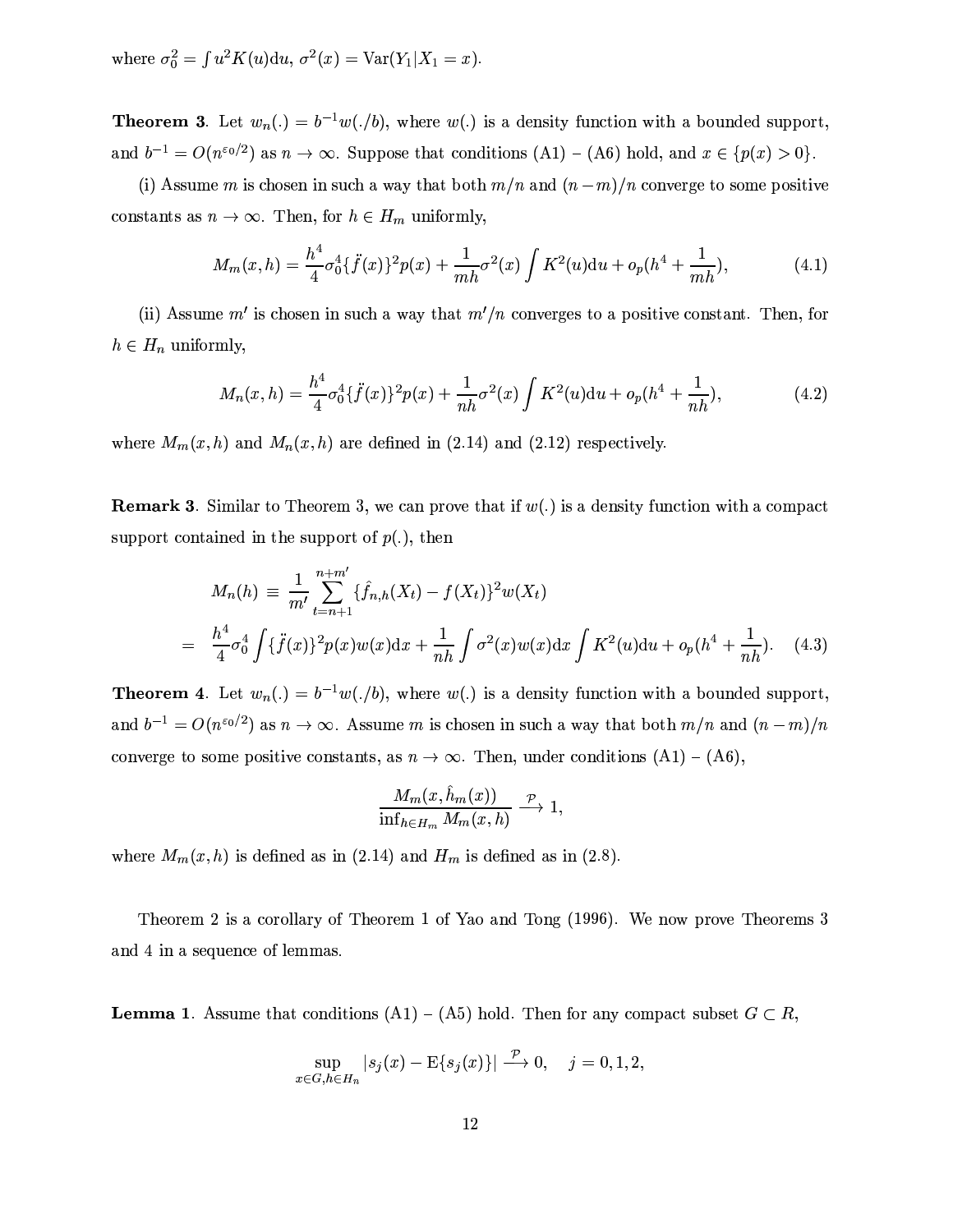where  $s_j(.)$  is defined as in (2.4).

**Proof.** To indicate the dependence of  $s_j$  on h, we write  $s_j(x, h) = s_j(x)$  when necessary.

For any  $x \in G$ ,  $h \in H_n$  and  $\varepsilon > 0$ , it follows from Tchebychev inequality that

$$
P\{|s_j(x) - Es_j(x)| \ge \varepsilon\}
$$
  
\n
$$
\leq \frac{1}{n^2h^2\varepsilon^2} \sum_{i=1}^n \mathbb{E}\left\{ \left(\frac{X_i - x}{h}\right)^{2j} K \left(\frac{X_i - x}{h}\right) \right\}^2
$$
  
\n
$$
+ \frac{2}{nh^2\varepsilon^2} \sum_{k=1}^{n-1} \mathbb{E}\left\{ \left(\frac{X_1 - x}{h}\right)^j \left(\frac{X_k - x}{h}\right)^j K \left(\frac{X_1 - x}{h}\right) K \left(\frac{X_k - x}{h}\right) \right\}
$$
  
\n
$$
- \left\{ \mathbb{E}\left[ \left(\frac{X_1 - x}{h}\right)^j K \left(\frac{X_1 - x}{h}\right) \right] \right\}^2 \right\}
$$
  
\n
$$
\leq \frac{c}{nh} + \frac{2}{nh^2\varepsilon^2} \mathbb{E}\left\{ \left(\frac{X_1 - x}{h}\right)^{2j} K^2 \left(\frac{X_1 - x}{h}\right) \right\} \sum_{k=1}^{n-1} \rho_k
$$
  
\n
$$
\leq cn^{-\frac{4}{5} + \varepsilon_0} \equiv \pi_n.
$$
 (4.4)

We cover  $G \times H_n$  by a finite number of open balls  $B_k$  centered at  $(x_k, h^{(k)})$ ,  $k = 1, \ldots, l_n$ , in  $\rm such~a$  way that

$$
G \times H_n \subset \bigcup_{k=1}^{l_n} B_k, \quad l_n = O(n^{3/5 + 5\varepsilon_0} (\log n)^2),
$$

and for  $(x, h) \in B_k$ ,

$$
|x - x_k| + |h - h^{(k)}| \le n^{-2(1/5 + \varepsilon_0)} / \log n.
$$

Hence, for  $(x, h) \in B_k$ ,

$$
\left| \frac{X_t - x}{h} - \frac{X_t - x_k}{h^{(k)}} \right| \le \left| \frac{X_t - x}{h} - \frac{X_t - x_k}{h} \right| + \left| \frac{X_t - x_k}{h} - \frac{X_t - x_k}{h^{(k)}} \right|
$$
  
\n
$$
= \frac{1}{h} |x - x_k| + \frac{|X_t - x_k|}{h h^{(k)}} |h - h^{(k)}|
$$
  
\n
$$
\le \max \left\{ c, \frac{|X_t - x_k|}{h} \right\} n^{1/5 + \epsilon_0} \{ |x - x_k| + |h - h^{(k)}| \}
$$
  
\n
$$
\le \max \left\{ c, \frac{|X_t - x_k|}{h} \right\} n^{-(1/5 + \epsilon_0)} / \log n.
$$

Therefore, by condition  $(A5)$ , we have that

$$
\left| \frac{1}{h} \left( \frac{X_t - x}{h} \right)^j K \left( \frac{X_t - x}{h} \right) - \frac{1}{h^{(k)}} \left( \frac{X_t - x_k}{h^{(k)}} \right)^j K \left( \frac{X_t - x_k}{h^{(k)}} \right) \right|
$$
\n
$$
\leq \frac{c}{h} \left| \frac{X_t - x}{h} - \frac{X_t - x_k}{h^{(k)}} \right| + c \left| \frac{1}{h} - \frac{1}{h^{(k)}} \right| = O((\log n)^{-1}). \tag{4.5}
$$

The above limit holds uniformly for all  $t$ . Consequently,

$$
P\{\sup_{x \in G, h \in H_n} |s_j(x) - \mathbb{E}s_j(x)| \ge \varepsilon\}
$$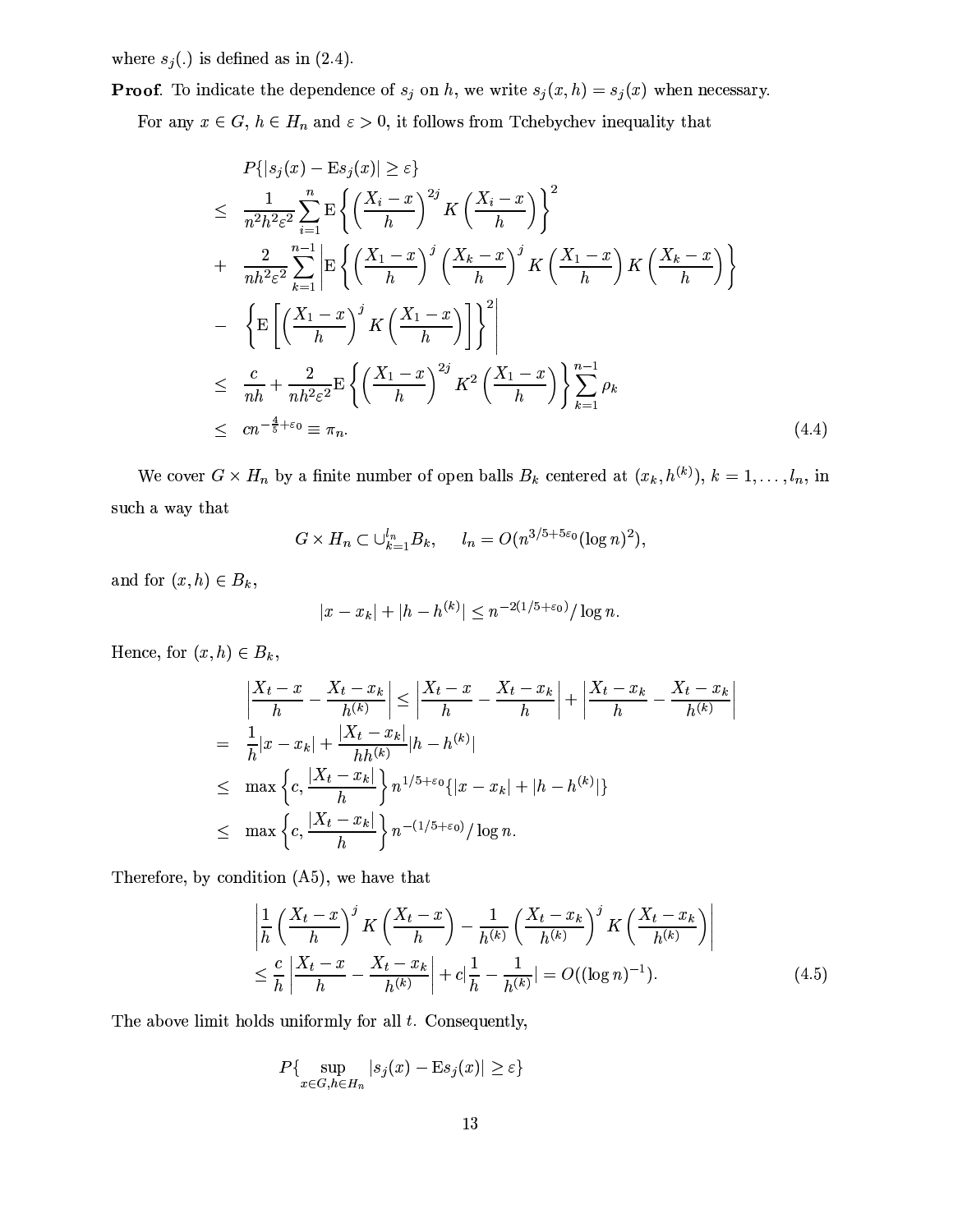$$
= P\{\sup_{x \in G, h \in H_n} |s_j(x, h) - Es_j(x, h)| \ge \varepsilon\}
$$
  
\n
$$
= P\{\max_{1 \le k \le l_n} |s_j(x_k, h^{(k)}) - Es_j(x_k, h^{(k)})| + O((\log n)^{-1}) \ge \varepsilon\}
$$
  
\n
$$
\le l_n \cdot \pi_n + o(1) \to 0,
$$
\n(4.6)

and the limit follows from  $(4.4)$ . The proof is completed.

**Lemma 2.** Assume that conditions (A1) – (A6) holds. Then uniformly for  $h \in H_n$  and x in any compact subset of  $\{p(x) > 0\},\$ 

(i) 
$$
\frac{1}{nhp(x)} \sum_{t=1}^{n} \epsilon_t^2 K^2(\frac{X_t - x}{h}) \xrightarrow{\mathcal{P}} \sigma^2(x) \int K^2(u) \, du
$$
, where  $\epsilon_t = Y_t - f(X_t)$ .  
\n(ii)  $\frac{1}{nhp(x)} \sum_{t=1}^{n} (\frac{X_t - x}{h})^2 K(\frac{X_t - x}{h}) \xrightarrow{\mathcal{P}} \sigma_0^2$ .

The proof of Lemma 2 is similar to that of Lemma 1 and is omitted here.

**Lemma 3.** Assume that the conditions of Theorem 3 hold. Then uniformly for  $h \in H_m$  and  $x \in \{p(x) > 0\},\$ (i)  $\frac{h}{m(n-m)}\sum_{k=m+1}^{n}\sum_{t=1}^{m}p^{-1}(X_{k})\ddot{f}(X_{k})\epsilon_{t}K(\frac{X_{k}-X_{t}}{h})w_{n}(X_{k}-x)=o_{p}(m^{-(\frac{4}{5}+4\varepsilon_{0})}).$ (ii)  $\frac{1}{m^2(n-m)h^2} \sum_{k=m+1}^n \sum_{1 \leq i < j \leq n} p^{-2}(X_k) \epsilon_i \epsilon_j K(\frac{X_k - X_i}{h}) K(\frac{X_k - X_j}{h}) w_n(X_k - x)$  $= o_p(m^{-(\frac{4}{5}+4\varepsilon_0)})$ (iii)  $\frac{h^2}{(n-m)} \sum_{t=m+1}^n \epsilon_t \ddot{f}(X_t) w_n(X_t - x) = o_p(m^{-(\frac{4}{5} + 4\varepsilon_0)})$ (iv)  $\frac{1}{m(n-m)h} \sum_{t=m+1}^{n} \sum_{i=1}^{m} \epsilon_t p^{-1}(X_t) K\left(\frac{X_i - X_t}{h}\right) w_n(X_t - x) = o_p(m^{-\left(\frac{4}{5} + 4\varepsilon_0\right)}).$ 

**Proof.** We only show (i). The proofs of the rest are similar in principle, although more technical details will be involved in the proof of (ii).

Let  $I_1(h)$  denote the LHS of the equality in (i). By the definition of  $\rho$ -mixing condition.

$$
|E I_1(h)| \leq \frac{h}{m(n-m)} \sum_{k=m+1}^{n} \sum_{t=1}^{m} \rho_{k-t} \{ \text{Var}(\epsilon_t) \}^{\frac{1}{2}}
$$

$$
\cdot \left\{ \text{Var} \left[ \ddot{f}(X_k) p^{-1}(X_k) w_n (X_k - x) \mathbb{E} \left\{ K \left( \frac{X_k - X_t}{h} \right) \mid X_k \right\} \right] \right\}^{\frac{1}{2}}
$$

$$
\leq \frac{ch^2}{m(n-m)b} \sum_{k=m+1}^{n} \sum_{t=1}^{m} \rho_{k-t} \leq \frac{ch^2}{n(n-m)} \sum_{k=1}^{m \vee (n-m)} k \rho_k = o(m^{-(\frac{4}{5} + 4\varepsilon_0)}). \quad (4.7)
$$

We decompose the variance into four parts as follows.

$$
\text{Var}(I_1(h)) = \left\{ \sum_{m < k = l \le n} \sum_{1 \le i < j \le m} + \sum_{m < k = l \le n} \sum_{1 \le i, j \le m \atop i \ne j} + \sum_{m < k, l \le n \atop k \ne l} \sum_{1 \le i < j \le m \atop k \ne l} + \sum_{m < k, l \le n \atop k \ne l} \sum_{1 \le i, j \le m \atop k \ne l} \right\}
$$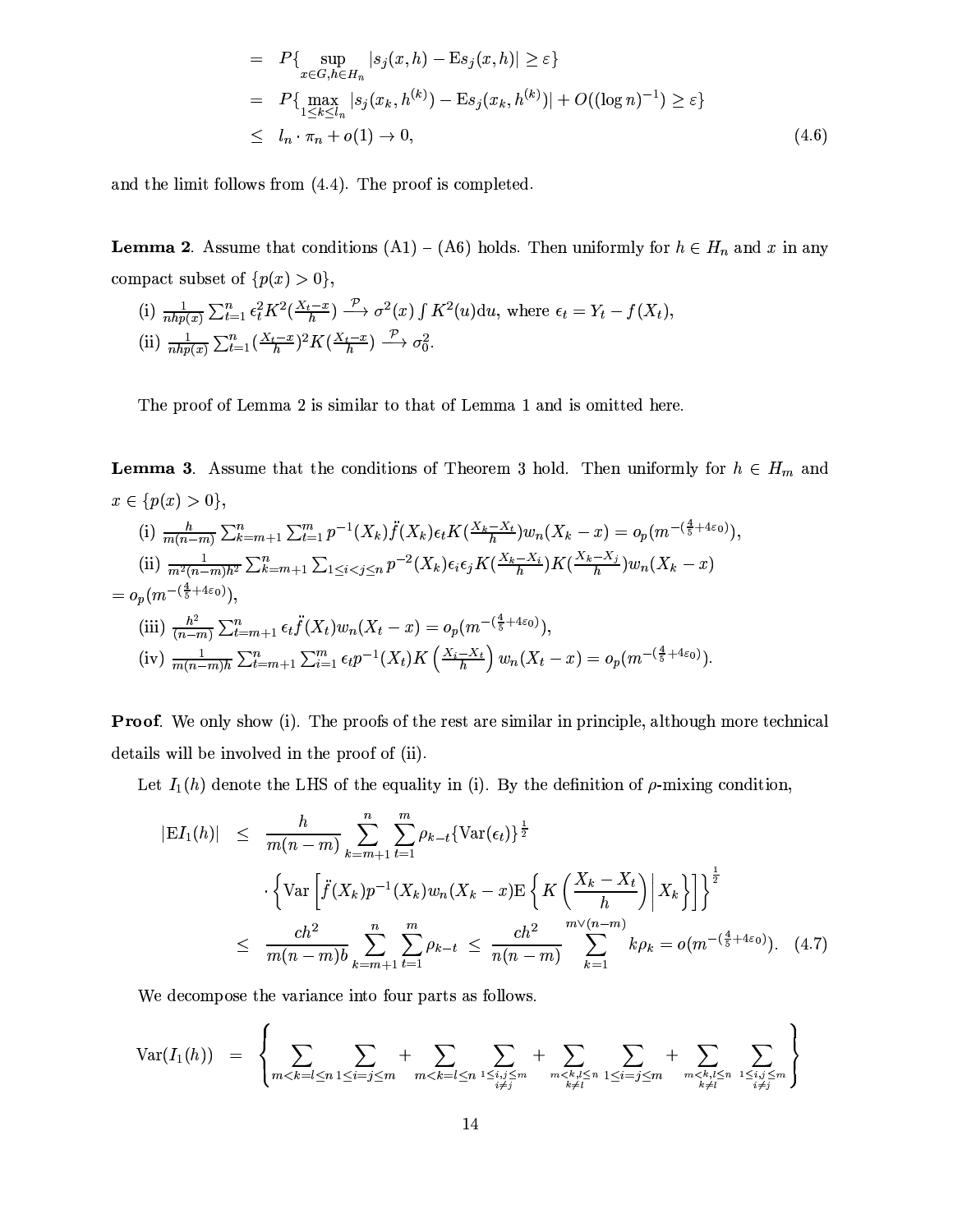$$
\frac{h^2}{m^2(n-m)^2} \text{Cov}\left\{\ddot{f}(X_k)p^{-1}(X_k)\epsilon_i K\left(\frac{X_k-X_i}{k}\right)w_n(X_k-x),\right\}
$$
\n
$$
\ddot{f}(X_l)p^{-1}(X_l)\epsilon_j K\left(\frac{X_l-X_j}{k}\right)w_n(X_l-x)\right\}
$$
\n
$$
\equiv I_{11} + I_{12} + I_{13} + I_{14}.\tag{4.8}
$$

Note that

$$
|I_{14}| \leq \frac{2h^2}{m^2(n-m)^2} \sum_{\substack{m \leq k, l \leq n \\ k \neq l}} \sum_{\substack{1 \leq i < j \leq m \\ i \neq j}} \left\{ \left| E\left(\tilde{f}(X_k)\tilde{f}(X_l)p^{-1}(X_k)p^{-1}(X_l)\epsilon_i\epsilon_j K\left(\frac{X_k - X_i}{h}\right) \right) \right\} \right\} + \left| E\left(\tilde{f}(X_k)p^{-1}(X_k)\epsilon_i K\left(\frac{X_k - X_i}{h}\right) w_n(X_k - x) \right) \right| + \left| E\left(\tilde{f}(X_k)p^{-1}(X_k)\epsilon_i K\left(\frac{X_k - X_i}{h}\right) w_n(X_k - x) \right) \right| - \left| E\left(\tilde{f}(X_l)p^{-1}(X_l)\epsilon_j K\left(\frac{X_l - X_j}{h}\right) w_n(X_l - x) \right) \right| \right\} 
$$
\leq \frac{2h^2}{m^2(n-m)^2} \sum_{\substack{m \leq k, l \leq n \\ m \neq l}} \sum_{\substack{1 \leq i < j \leq m \\ i \neq j}} \rho_{j-i} \left\{ \text{Var}\left\{ \epsilon \left[ K\left(\frac{X_k - X_i}{h}\right) \right] X_k \right\} \right. - \left. \tilde{f}(X_k)\tilde{f}(X_l)p^{-1}(X_k)p^{-1}(X_l)\epsilon_j K\left(\frac{X_l - X_j}{h}\right) w_n(X_k - x) w_n(X_l - x) \right\} \right\}^{\frac{1}{2}} + \frac{ch^3}{m^2(n-m)^2} \sum_{\substack{m \leq k, l \leq n \\ m \neq l}} \sum_{\substack{1 \leq i < j \leq m \\ i \neq j}} \rho_{k-i} \left\{ \text{Var}\left\{ \left[ X_k\right] p^{-1}(X_k) w_n(X_k - x) E\left[ K\left(\frac{X_k - X_i}{h}\right) \right] X_k \right] \right\} \right)^{\frac{1}{2}} 
$$
\leq \frac{ch^3 \frac{1}{2}}{m^2(n-m)^2 b} \sum_{\substack{m \leq k, l \leq n \\ k \neq l}} \sum_{\substack{1 \leq i < j
$$
$$
$$

On the other hand, it is easy to see that  $I_{11} = O(m^{-2}h^{3}b^{-1})$ ,  $I_{12} = O(m^{-1}h^{4}b^{-1})$ , and  $I_{13} =$  $O(m^{-1}h^4b^{-1})$  It follows from (4.8) that

$$
\text{Var}(I_1(h)) = O\left(\frac{h^{3\frac{1}{2}}}{mb}\right) = o\left(m^{-3\varepsilon_0}m^{-2\left(\frac{4}{5}+4\varepsilon_0\right)}\right) \equiv \pi_m
$$

for all  $h \in H_m$ , where the last equality follows from the fact that  $\varepsilon_0 < \frac{1}{150}$ , and  $b^{-1} = O(n^{\varepsilon_0/2})$ .

We cover  $H_m$  by a finite number of open intervals  $B_k$  centred at  $h^{(k)}$ ,  $k = 1, \ldots, l_m$ , in such a way that

$$
H_m \subset \bigcup_{k=1}^{l_m} B_k, \quad l_m = O(m^{2\epsilon_0} \log m),
$$

and for  $h \in B_k$ ,

$$
|h - h^{(k)}| \le m^{-1/5 - \varepsilon_0} / \log m.
$$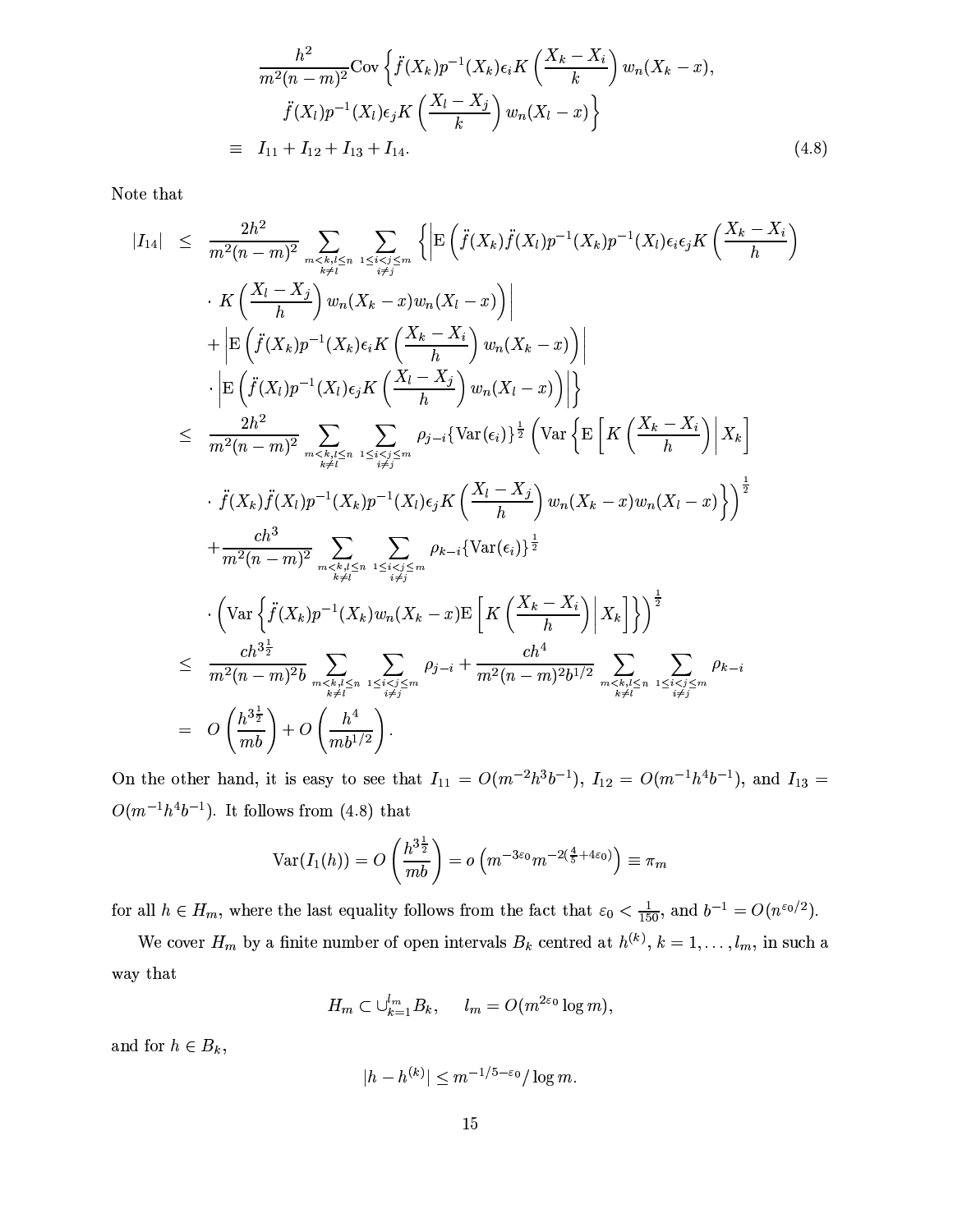By (A5), for  $h \in B_k$ ,

$$
\left| hK\left(\frac{X_k - X_t}{h}\right) - h^{(k)}K\left(\frac{X_k - X_t}{h^{(k)}}\right) \right| \le h \left| K\left(\frac{X_k - X_t}{h}\right) - K\left(\frac{X_k - X_t}{h^{(k)}}\right) \right|
$$
  
+
$$
K\left(\frac{X_k - X_t}{h^{(k)}}\right) |h - h^{(k)}| \le c \frac{|X_k - X_t|}{h^{(k)}} |h - h^{(k)}| + c|h - h^{(k)}| \le cm^{-1/5 - \varepsilon_0} / \log m.
$$

Consequently, for any  $h\in B_k$   $(1\leq k\leq l_m),$ 

$$
|I_1(h) - I_1(h^{(k)})| \le cm^{-1/5-\varepsilon_0}/\log m \frac{1}{m(n-m)} \sum_{k=m+1}^n \sum_{t=1}^m p^{-1}(X_k) |\ddot{f}(X_k) \epsilon_t| w_n(X_k - x),
$$

which is independent of k and is of the order  $O_p(m^{-1/5-\varepsilon_0}/\log m)$ .

For any  $\varepsilon > 0$ , let  $\varepsilon(m) = \varepsilon(h^4 + \frac{1}{mh})$ . Then,

$$
P\left\{\sup_{h\in H_m}|I_1(h) - \mathbf{E}I_1(h)| \ge \varepsilon(m)\right\}
$$
  
\n
$$
\le P\left\{\max_{1\le k\le l_m}|I_1(h^{(k)}) - \mathbf{E}\{I_1(h^{(k)})\}| + \max_{1\le k\le l_m}\sup_{h\in B_k}|I_1(h) - I_1(h^{(k)})| + o(m^{-1/5-\varepsilon_0}) > \varepsilon(m)\right\}
$$
  
\n
$$
\le \sum_{k=1}^{l_m} P\left\{|I_1(h^{(k)}) - \mathbf{E}\{I_1(h^{(k)})\}| > \varepsilon(m)/2\right\} + P\left\{o_p(m^{-1/5-\varepsilon_0}) > \varepsilon(m)/2\right\}
$$
  
\n
$$
\le 4\{\varepsilon(m)\}^{-2}\sum_{k=1}^{l_m} \text{Var}\{I_1(h^{(k)})\} + o(1) \to 0.
$$

Now, (i) follows from  $(4.7)$  immediately. The proof is completed.

**Proof of Theorem 3.** Let  $G \subset \{p(x) > 0\}$  be a compact subset, and  $h \in H_m$ . It follows immediately from Lemma 1 that for  $x \in G$  uniformly

$$
S_m^{-1}(x) \xrightarrow{\mathcal{P}} p^{-1}(x) \left( \begin{array}{cc} 1 & 0 \\ 0 & \sigma_0^2 \end{array} \right)^{-1} = p^{-1}(x) \left( \begin{array}{cc} 1 & 0 \\ 0 & \sigma_0^{-2} \end{array} \right).
$$

(See  $(2.4)$ ). It follows from  $(2.1)$  and  $(2.3)$  that

$$
\hat{f}_{m,h}(x) = \frac{1}{mhp(x)} \sum_{t=1}^{m} K\left(\frac{X_t - x}{h}\right) Y_t \{1 + o_p(1)\},\
$$

uniformly for  $x \in G$ . Similar to (2.1), we have  $\hat{\beta} - \beta = (X^{\tau}WX)^{-1}X^{\tau}W(Y - X\beta)$ . Note that  $K(.)$  has a bounded support. We have that for  $x \in G$ , uniformly,

$$
\hat{f}_{m,h}(x) - f(x) = \left\{ \frac{1}{mhp(x)} \sum_{t=1}^{m} K\left(\frac{X_t - x}{h}\right) \{Y_t - f(x) - f(x)(X_t - x)\} \right\} \{1 + o_p(1)\}
$$
\n
$$
= \left\{ \frac{1}{mhp(x)} \sum_{t=1}^{m} K\left(\frac{X_t - x}{h}\right) \{ \epsilon_t + \frac{1}{2} \ddot{f}(x)(X_t - x)^2 + o_p(h^2) \} \right\} \{1 + o_p(1)\}
$$
\n
$$
= \left\{ \frac{1}{mhp(x)} \sum_{t=1}^{m} \epsilon_t K\left(\frac{X_t - x}{h}\right) + \frac{1}{2} \ddot{f}(x)h^2 \sigma_0^2 \right\} \{1 + o_p(1)\},\tag{4.9}
$$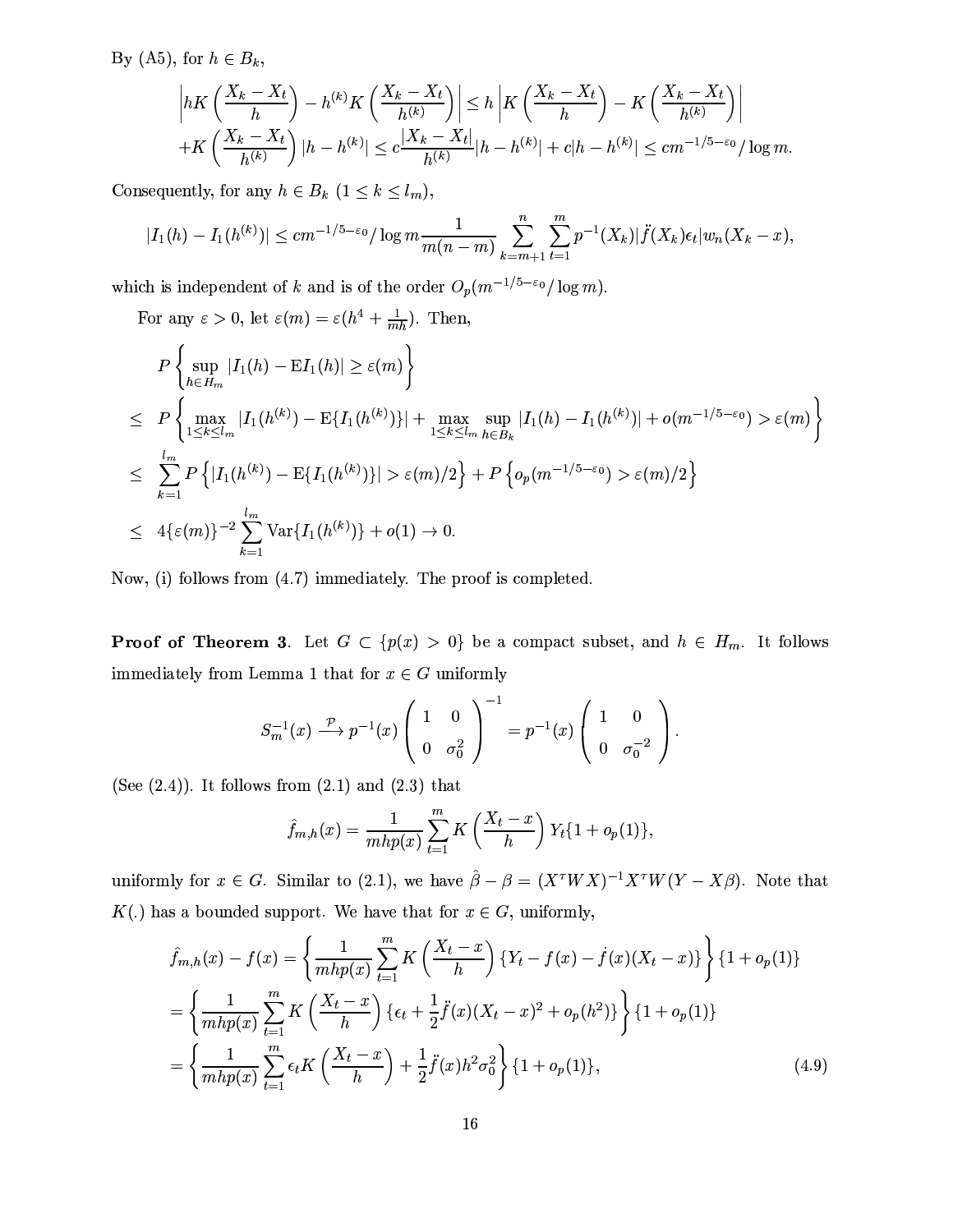the last equality being a consequence of Lemma 2 (ii). By Lemma 2 (i),

$$
\{\hat{f}_{m,h}(x) - f(x)\}^{2} = \left\{\frac{h^{4}}{4}\{\tilde{f}(x)\}^{2}\sigma_{0}^{4} + \frac{1}{m^{2}h^{2}p^{2}(x)}\sum_{t=1}^{m}\epsilon_{t}^{2}K^{2}\left(\frac{X_{t}-x}{h}\right) \right.
$$
  
\n
$$
+\frac{\sigma_{0}^{2}h}{mp(x)}\tilde{f}(x)\sum_{t=1}^{m}\epsilon_{t}K\left(\frac{X_{t}-x}{h}\right)
$$
  
\n
$$
+\frac{1}{m^{2}h^{2}p^{2}(x)}\sum_{1\leq i < j \leq m}\epsilon_{i}\epsilon_{j}K\left(\frac{X_{i}-x}{h}\right)K\left(\frac{X_{j}-x}{h}\right)\right\}\{1+o_{p}(1)\}
$$
  
\n
$$
=\left\{\frac{h^{4}}{4}\{\tilde{f}(x)\}^{2}\sigma_{0}^{4} + \frac{1}{mhp(x)}\sigma^{2}(x)\int K^{2}(u)du + \frac{\sigma_{0}^{2}h}{mp(x)}\tilde{f}(x)\sum_{t=1}^{m}\epsilon_{t}K\left(\frac{X_{t}-x}{h}\right) \right.
$$
  
\n
$$
+\frac{1}{m^{2}h^{2}p^{2}(x)}\sum_{1\leq i < j \leq m}\epsilon_{i}\epsilon_{j}K\left(\frac{X_{i}-x}{h}\right)K\left(\frac{X_{j}-x}{h}\right)\right\}\{1+o_{p}(1)\}.
$$

Therefore,

$$
M_m(x,h) = \left\{ \frac{h^4 \sigma_0^4}{4} \frac{1}{n-m} \sum_{k=m+1}^n \{ \ddot{f}(X_k) \}^2 w_n (X_k - x) \right. \\ + \left. \frac{1}{mh} \int K^2(u) du \frac{1}{n-m} \sum_{k=m+1}^n \frac{\sigma^2(X_k)}{p(X_k)} w_n (X_k - x) \right. \\ + \left. \frac{\sigma_0^2 h}{m(n-m)} \sum_{k=m+1}^n \sum_{t=1}^m \ddot{f}(X_k) \epsilon_t p^{-1}(X_k) K\left(\frac{X_t - X_k}{h}\right) w_n (X_k - x) \right. \\ + \left. \frac{1}{m^2(n-m)h^2} \sum_{k=m+1}^n \sum_{1 \le i < j \le m} \epsilon_i \epsilon_j p^{-2}(X_k) K\left(\frac{X_i - X_k}{h}\right) \right. \\ \left. \cdot K\left(\frac{X_j - X_k}{h}\right) w_n (X_k - x) \right\} \{1 + o_p(1) \}.
$$

By Lemma 3 (i) and (ii), the last two terms on the RHS of the above expression are of the order  $o_p(h^4 + \frac{1}{mh})$ . The asymptotic expansion (4.1) follows from the Ergodic Theorem immediately.

The proof of  $(4.2)$  is similar and omitted here.

### Proof of Theorem 4. Let

$$
CV_m(x, h) = \frac{1}{n-m} \sum_{t=m+1}^{n} \{Y_t - \hat{f}_{m,h}(X_t)\}^2 w_n(X_t - x).
$$

Similar to Härdle and Vieu (1992), in order to prove Theorem 4 it is sufficient to show that

$$
\sup_{h,h' \in H_m} \frac{|M_m(x,h) - M_m(x,h') + CV_m(x,h') - CV_m(x,h)|}{M_m(x,h)} \xrightarrow{\mathcal{P}} 0. \tag{4.10}
$$

For each  $m$ , let  $h_m, h'_m \in H_m$  be the maximizers of the LHS of the above expression. Note that for any  $h$ ,

$$
CV_m(x, h) - M_m(x, h) = \frac{1}{n-m} \sum_{t=m+1}^{n} \epsilon_t^2 w_n (X_t - x)
$$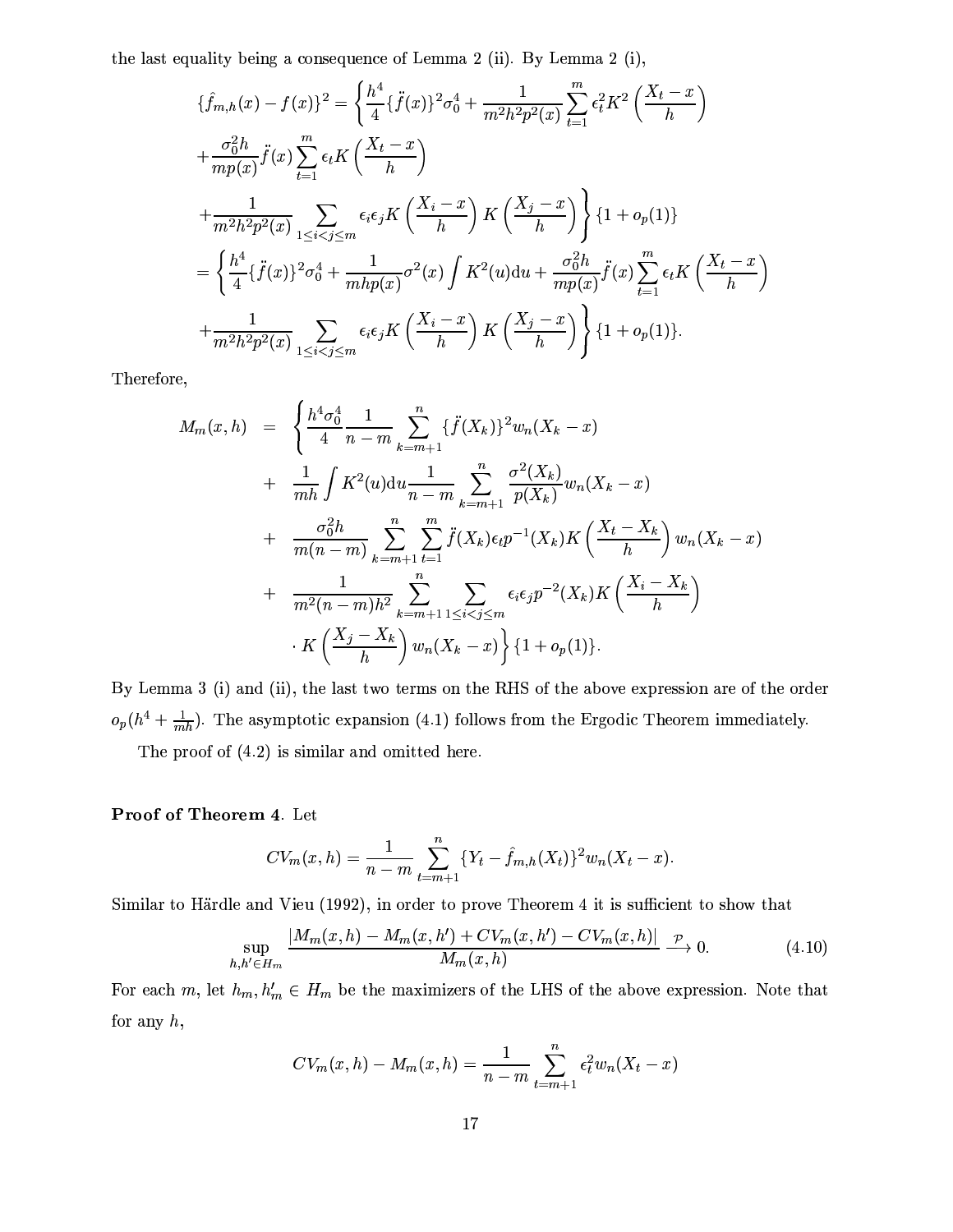$$
+\frac{2}{n-m}\sum_{t=m+1}^{n}\epsilon_t \{f(X_t) - \hat{f}_{m,h}(X_t)\}w_n(X_t - x)
$$

Hence,

$$
|M_m(x, h) - M_m(x, h') + CV_m(x, h') - CV_m(x, h)|
$$
  
\n
$$
\leq \frac{2}{n-m} \left| \sum_{t=m+1}^n \epsilon_t \{ f(X_t) - \hat{f}_{m,h}(X_t) \} w_n(X_t - x) \right|
$$
  
\n
$$
+ \frac{2}{n-m} \left| \sum_{t=m+1}^n \epsilon_t \{ f(X_t) - \hat{f}_{m,h'}(X_t) \} w_n(X_t - x) \right|.
$$

By  $(4.9)$ ,

$$
\frac{1}{n-m} \sum_{t=m+1}^{n} \epsilon_t \{ f(X_t) - \hat{f}_{m,h_m}(X_t) \} w_n(X_t - x) = \frac{h_m^2 \sigma_0^2}{2(n-m)} \sum_{t=m+1}^{n} \epsilon_t \hat{f}(X_t) w_n(X_t - x) + \frac{1}{m(n-m)h_m} \sum_{t=m+1}^{n} \sum_{i=1}^{m} \epsilon_t p^{-1}(X_t) K\left(\frac{X_i - X_t}{h_m}\right) w_n(X_t - x).
$$

It follows from Lemma 3 (iii) and (iv) that

$$
|M_m(x, h_m) - M_m(x, h'_m) + CV_m(x, h'_m) - CV_m(x, h_m)| = o_p(m^{-(\frac{4}{5} + 4\varepsilon_0)}).
$$

On the other hand, by  $(4.1)$ ,

$$
M_m(x, h_m) = O_p(h_m^4 + \frac{1}{mh_m}) = O_p(m^{-(\frac{4}{5} + 4\varepsilon_0)}).
$$

Therefore, (4.10) holds. The proof is completed.

## References

- Altman, N.S. (1990). Kernel smoothing of data with correlated errors. J. Amer. Statist. Assoc., 85, 749-759.
- Chu, C.K. and Marron, J.S. (1991). Comparison of two bandwidth selectors with dependent errors. Ann. Statist., 19, 1906-1918.
- Fan, J. (1992). Design-adaptive nonparametric regression. J. Amer. Statist. Assoc., 87, 998-1004.
- Fan, J. and Gijbels, I. (1995). Data-driven bandwidth selection in local polynomial fitting: variable bandwidth and spatial adaption. J. Roy. Statist. Soc. B, 57, 371-394.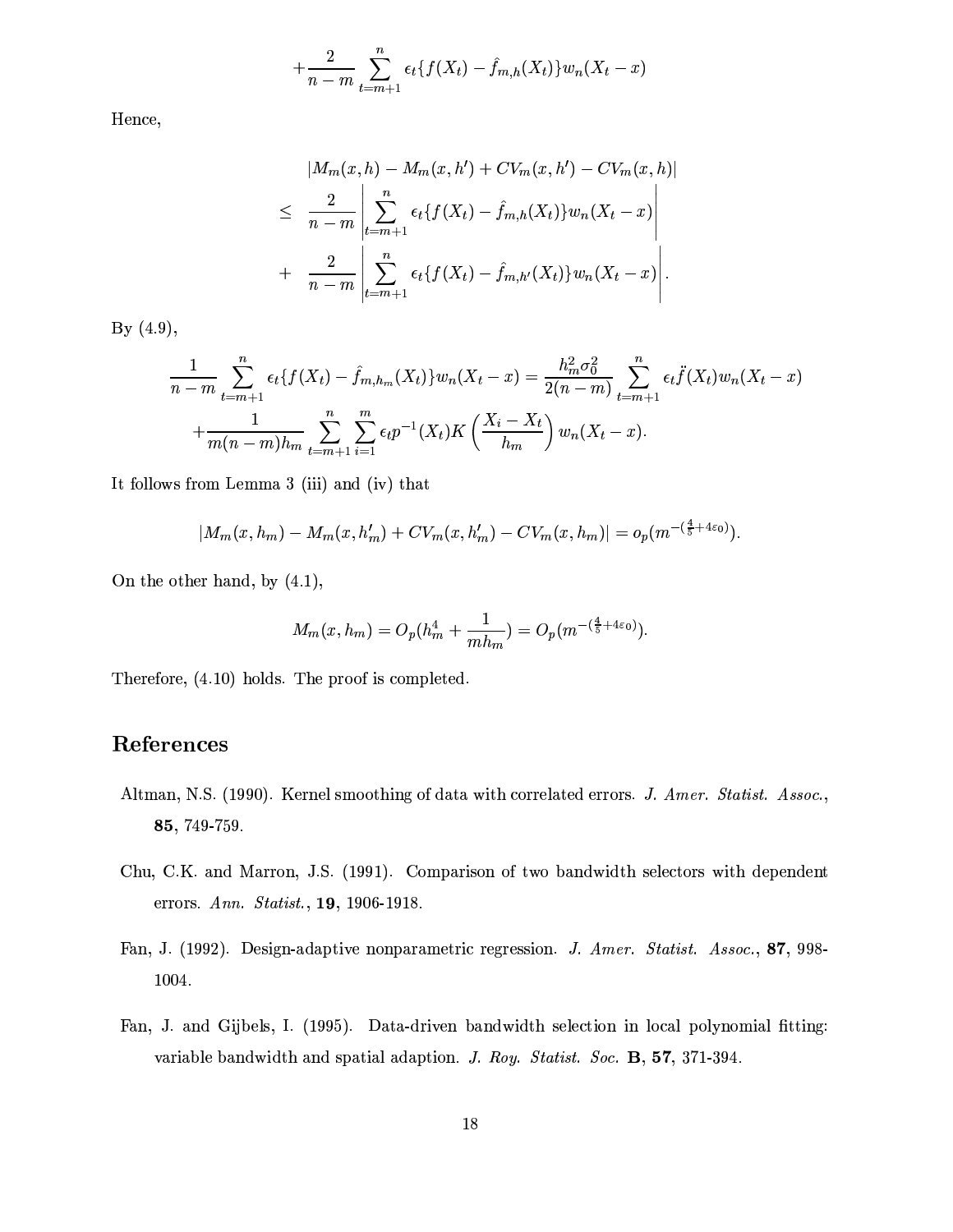- Fan. J., Gasser, T., Gijbels, I., Brockmann, M., and Engel, J. (1993). Local polynomial fitting: a standard for nonparametric regression. Technical Report, Dept. of Statist., Univ. of North Carolina.
- Farmer, J.D. and Sidorowich, J.J. (1987). Predicting chaotic time series. *Phys. Rev. Lett.*, 59, 845-848.
- Győrfi, L., Härdle, W., Sarda, P., and Vieu, P. (1989). Non-parametric Curve Estimation from *Time Series.* Springer-Verlag, Berlin.
- Hall, P. and Johnstone, I. (1992). Empirical functionals and efficient smoothing parameter selection (with discussion). J. Roy. Statist. Soc., B, 54, 475-530.
- Härdle, W. (1990). Applied Nonparametric Regression. Cambridge University Press, Cambridge.
- Härdle, W. and Vieu, P. (1992). Kernel regression smoothing of time series. J. Time Series Anal., 13, 209-232.
- Hart, J.D. (1991). Kernel regression estimation with time series errors. J. Roy. Statist. Soc., **B**, **53**, 173-187.
- Hart, J.D. (1994). Automated kernel smoothing of dependent data by using time series crossingvalidation. J. Roy. Statist. Soc., B, 56, 529-542.
- Hart, J.D. and Vieu, P. (1990). Data-driven bandwidth choice for density estimation based on dependent data. Ann. Statist., 18, 873-890.
- Marron, J.S. (1987). Partitioned cross-validation. *Econometric Rev.*, 6, 271-284.
- Silverman, B.W. (1986). Density Estimation for Statistics and Data Analysis. Chapman and Hall, London.
- Yao, Q. and Tong, H. (1996). Asymmetric least squares regression estimation: a nonparametric approach. J. Nonparametric Statist, 6, 273-292.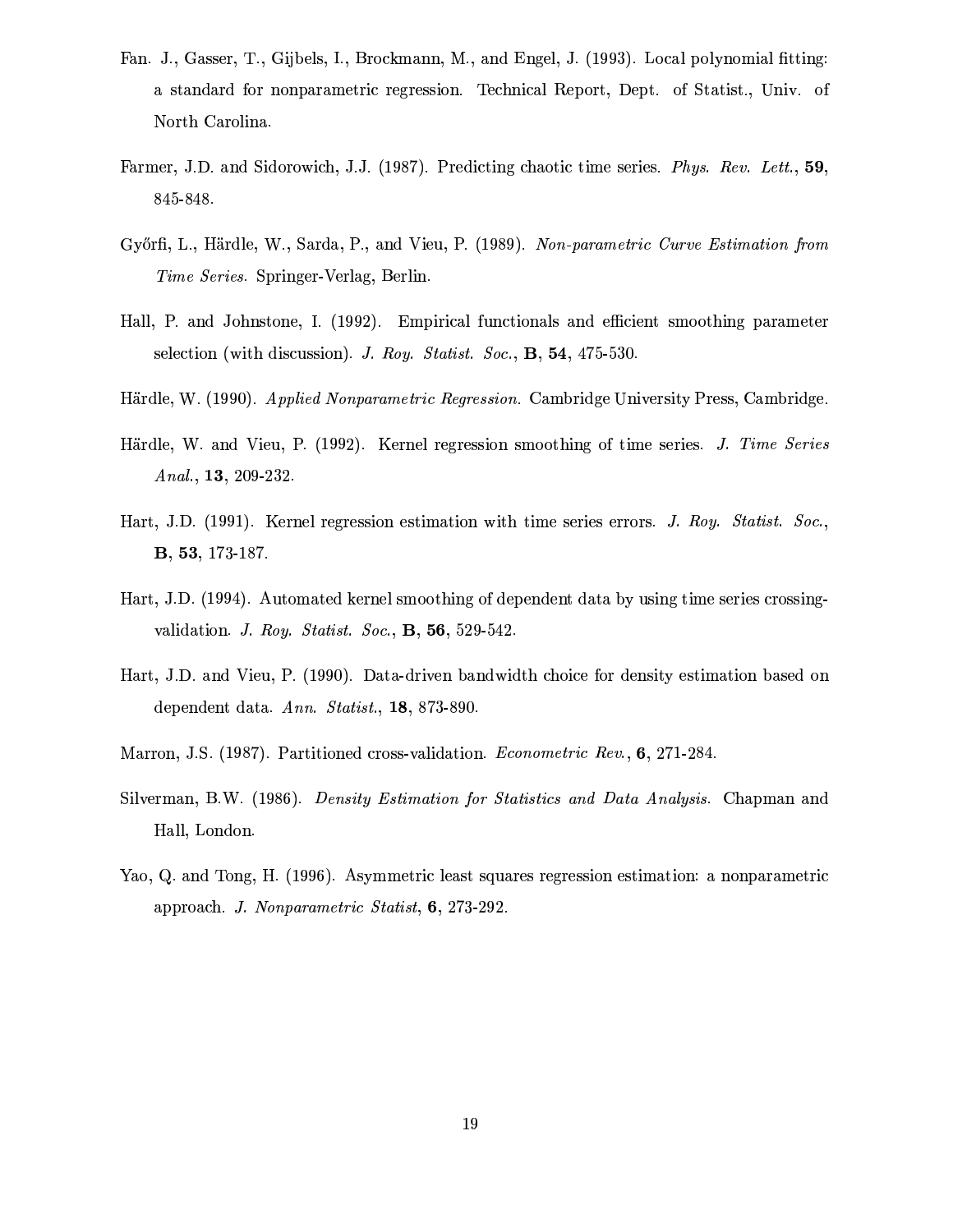### Captions

**Fig.1**. The boxplots of the selected bandwidths by  $h_{opt}$ , the new method (2.9), and CV(k) for  $k = 1, 3, 5, 7$  and 9 for model (3.2) with (a)  $\rho = 0.9$ , (b)  $\rho = 0.5$ , (c)  $\rho = 0$ , (d)  $\rho = -0.5$ , and (e)  $\rho = -0.9$ .

Fig.2. The boxplots of the ISEs corresponding to  $h_{opt}$ , the new method (2.9), and CV(k) for  $k = 1, 3, 5, 7$  and 9 for model (3.2) with (a)  $\rho = 0.9$ , (b)  $\rho = 0.5$ , (c)  $\rho = 0$ , (d)  $\rho = -0.5$ , and (e)  $\rho = -0.9$ .

Fig.3. The boxplots of the MSPEs corresponding to the new method (2.9), and  $CV(k)$  for  $k = 1, 3, 5, 7$  and 9 for model (3.2) with (a)  $\rho = 0.9$ , (b)  $\rho = 0.5$ , (c)  $\rho = 0$ , (d)  $\rho = -0.5$ , and (e)  $\rho = -0.9$ .

Fig.4. The boxplots of the selected bandwidths by  $h_{opt}$ , the new method (2.9), and CV(k) for  $k = 1, 3, 5, 7$  and 9 for model (3.3) with (a)  $\rho = 0.9$ , (b)  $\rho = 0.5$ , (c)  $\rho = 0$ , (d)  $\rho = -0.5$ , and (e)  $\rho = -0.9$ .

**Fig.5**. The boxplots of the ISEs corresponding to  $h_{opt}$ , the new method (2.9), and CV(k) for  $k = 1, 3, 5, 7$  and 9 for model (3.3) with (a)  $\rho = 0.9$ , (b)  $\rho = 0.5$ , (c)  $\rho = 0$ , (d)  $\rho = -0.5$ , and (e)  $\rho = -0.9$ .

Fig.6. The boxplots of the MSPEs corresponding to the new method  $(2.9)$ , and  $CV(k)$  for  $k = 1, 3, 5, 7$  and 9 for model (3.3) with (a)  $\rho = 0.9$ , (b)  $\rho = 0.5$ , (c)  $\rho = 0$ , (d)  $\rho = -0.5$ , and (e)  $\rho = -0.9$ .

Fig.7. The boxplots of the selected bandwidths by  $h_{opt}$ , the new method (2.9), and CV(k) for  $k = 1, 3, 5, 7$  and 9 for model (3.4) with (a)  $p = 1$ , (b)  $p = 2$ , and (c)  $p = 3$ .

**Fig.8**. The boxplots of the ISEs corresponding to  $h_{opt}$ , the new method (2.9), and CV(k) for  $k = 1, 3, 5, 7$  and 9 for model (3.4) with (a)  $p = 1$ , (b)  $p = 2$ , and (c)  $p = 3$ .

**Fig.9.** The boxplots of the MSPEs corresponding to the new method  $(2.9)$ , and  $CV(k)$  for  $k = 1, 3, 5, 7$  and 9 for model (3.4) with (a)  $p = 1$ , (b)  $p = 2$ , and (c)  $p = 3$ .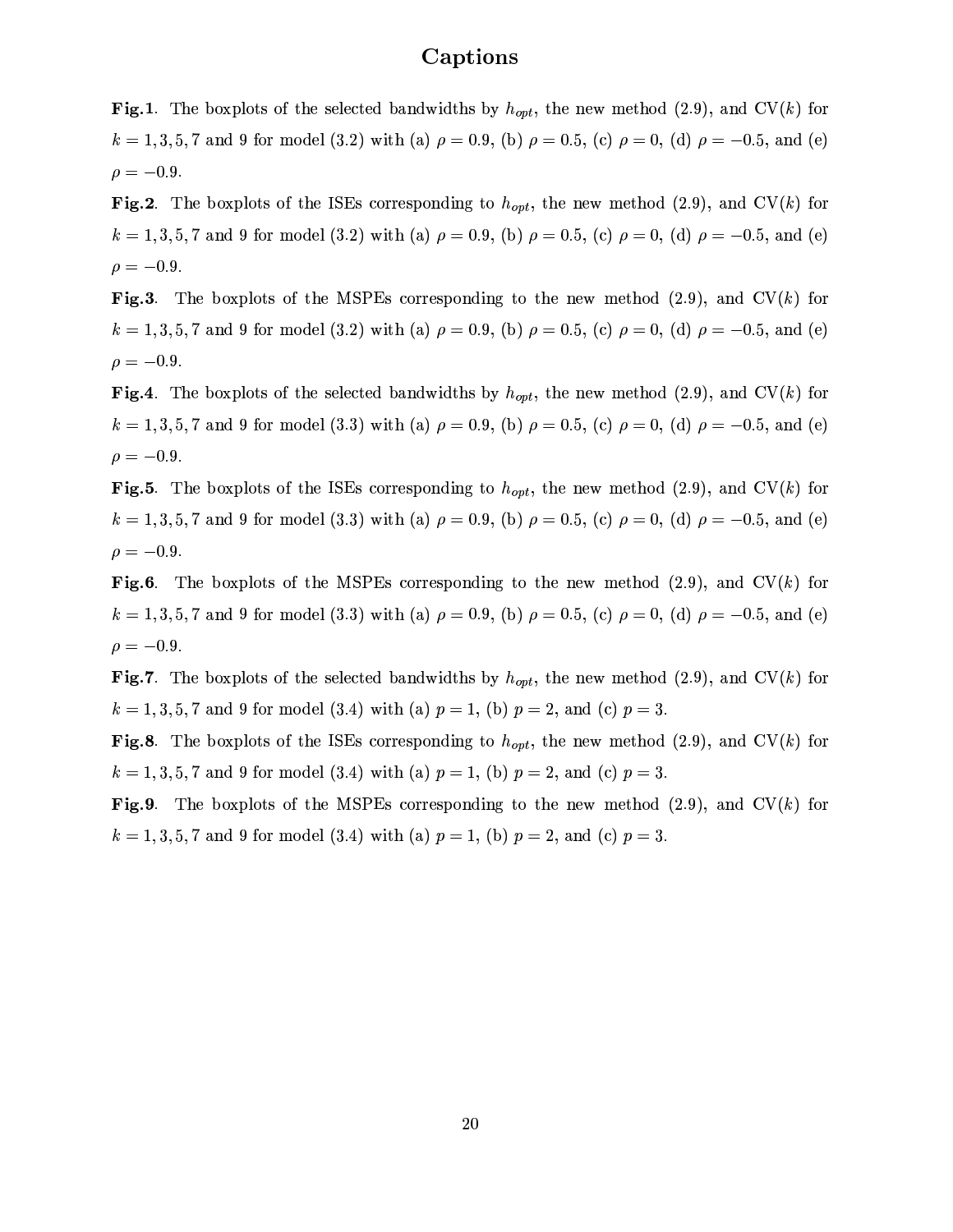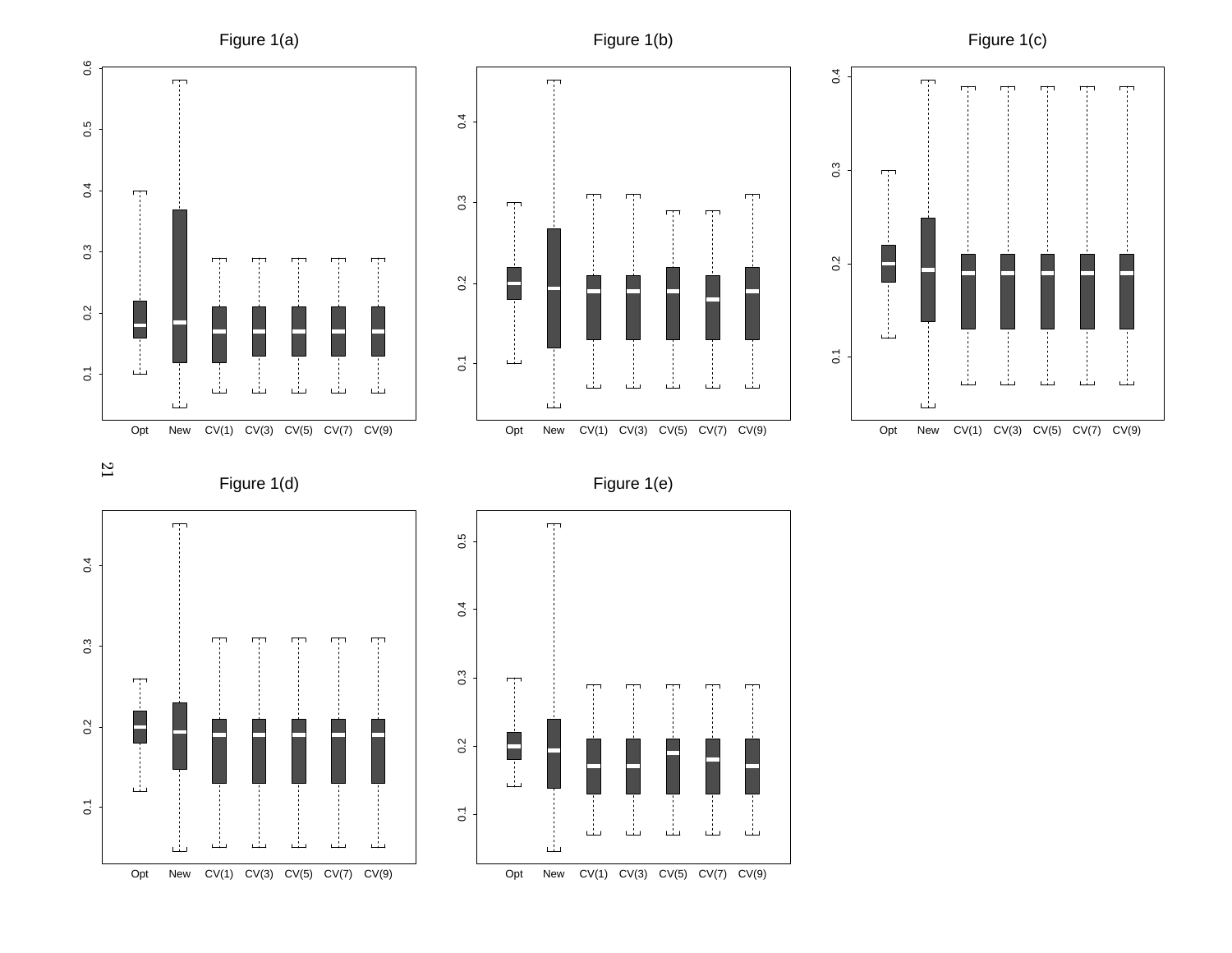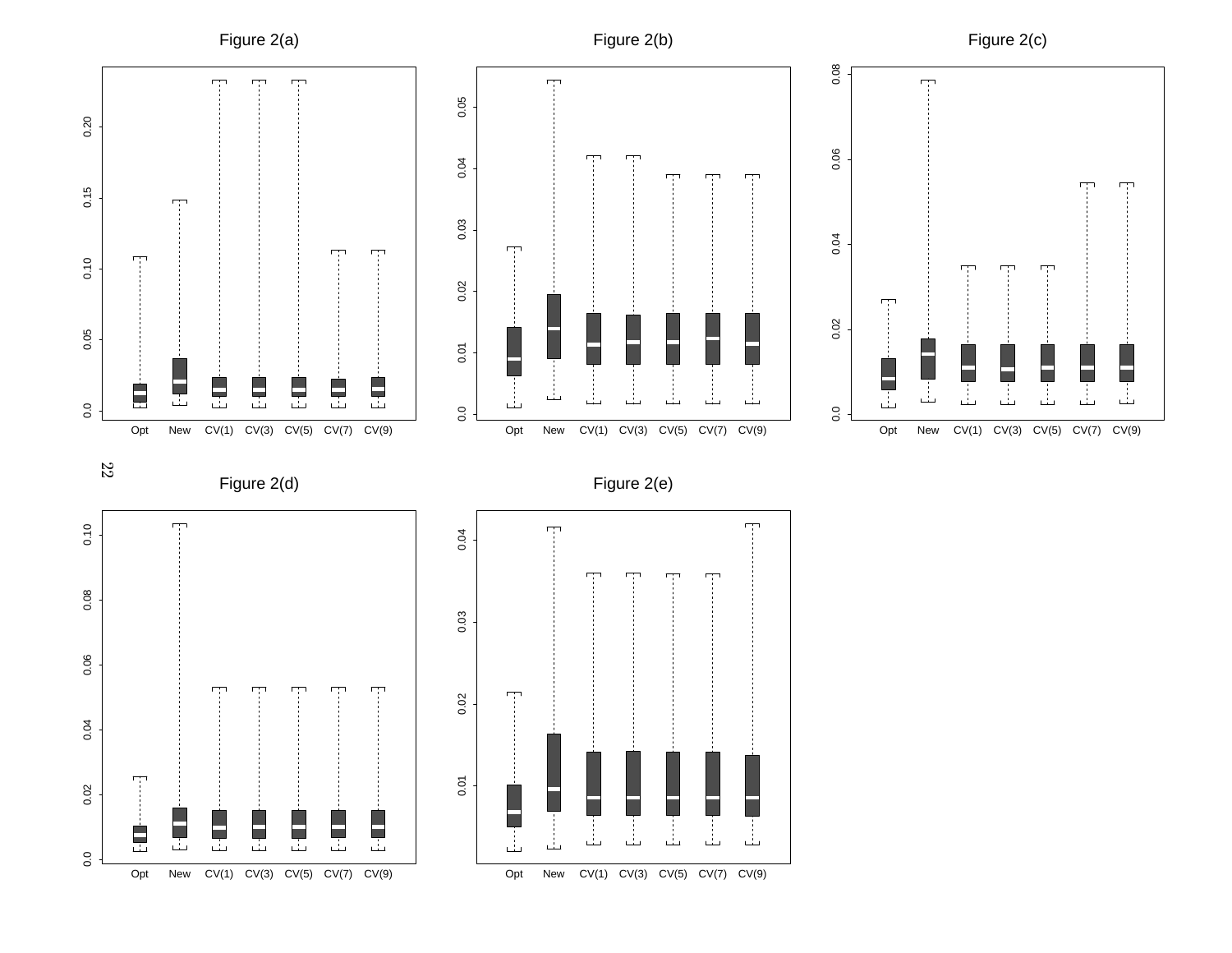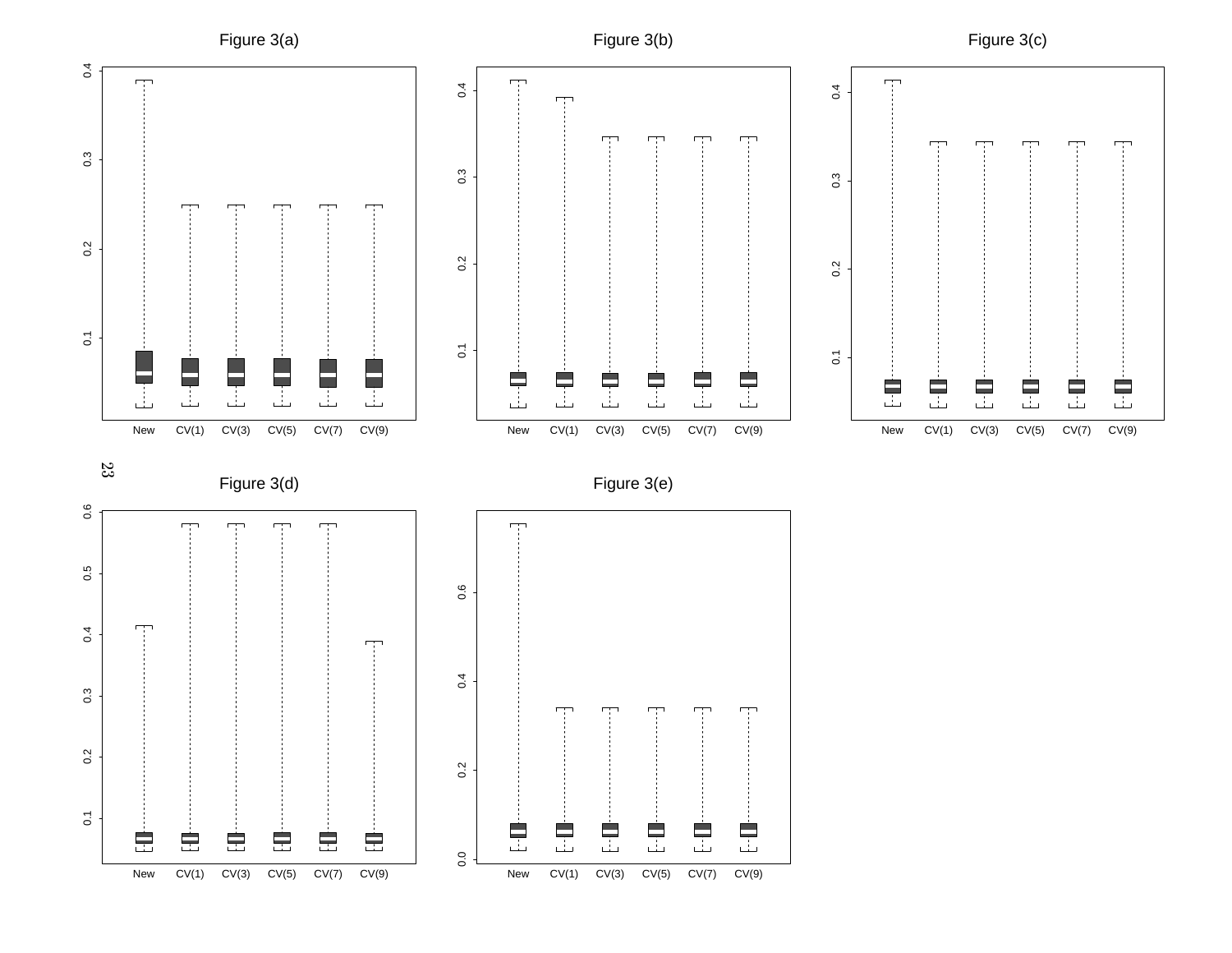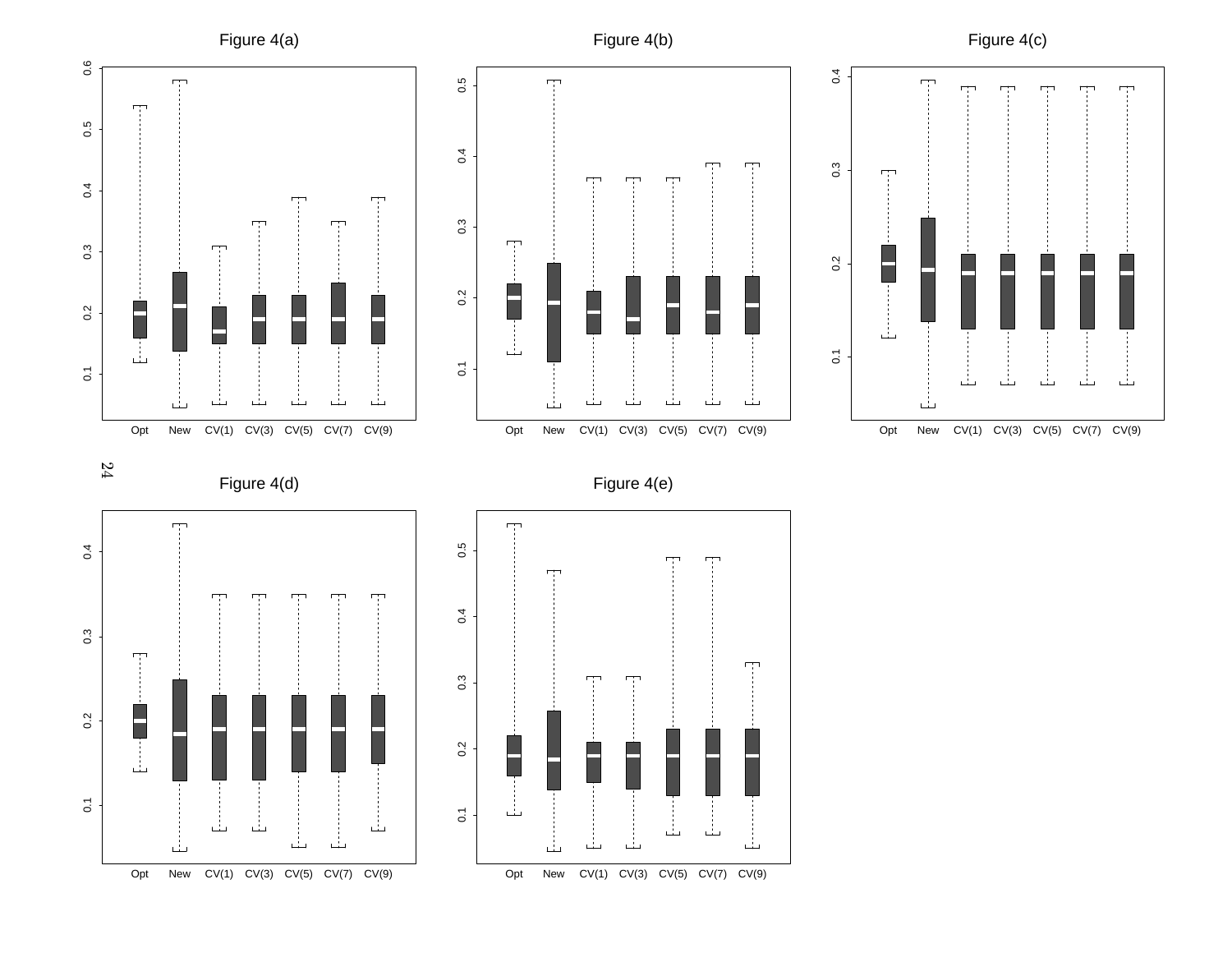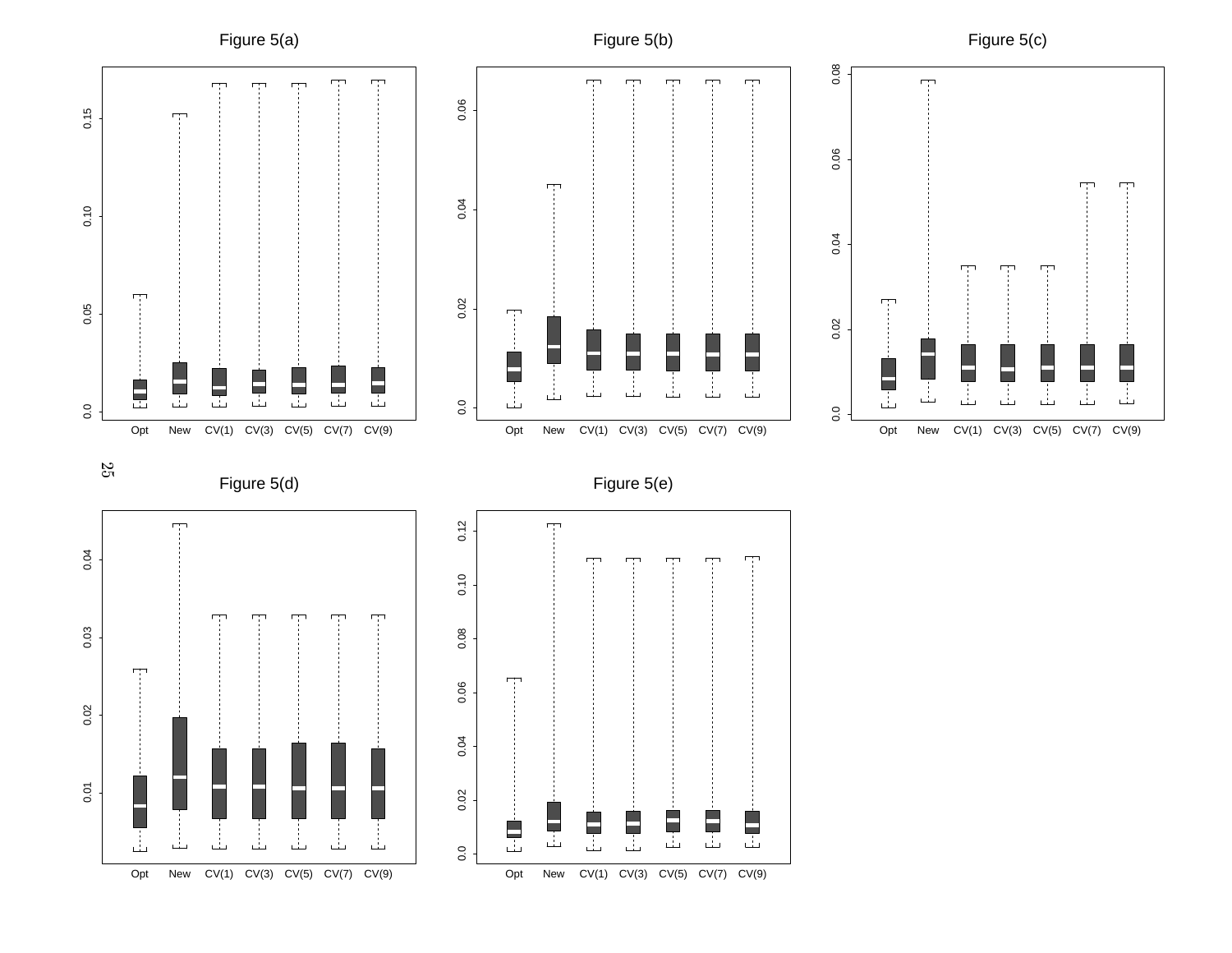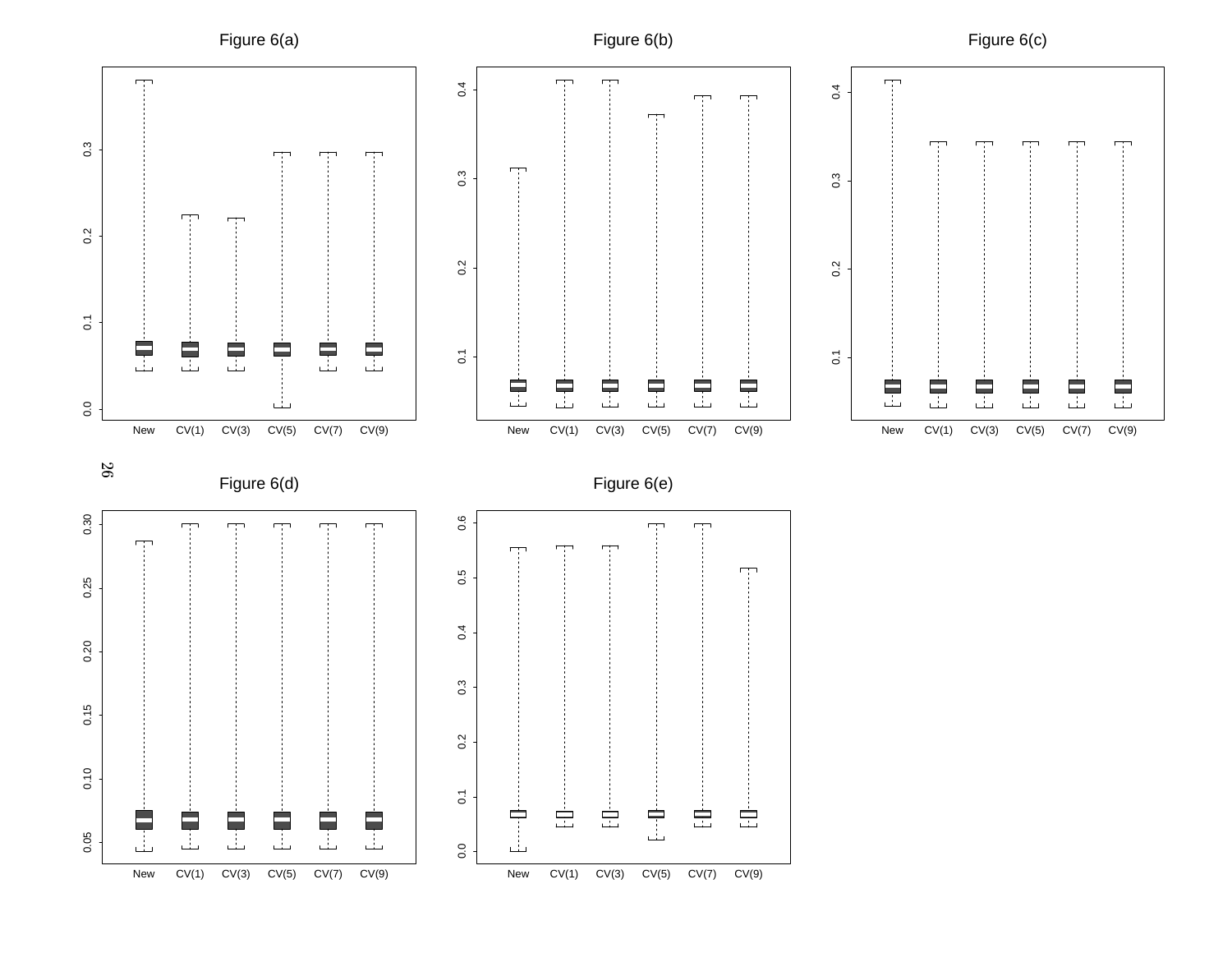